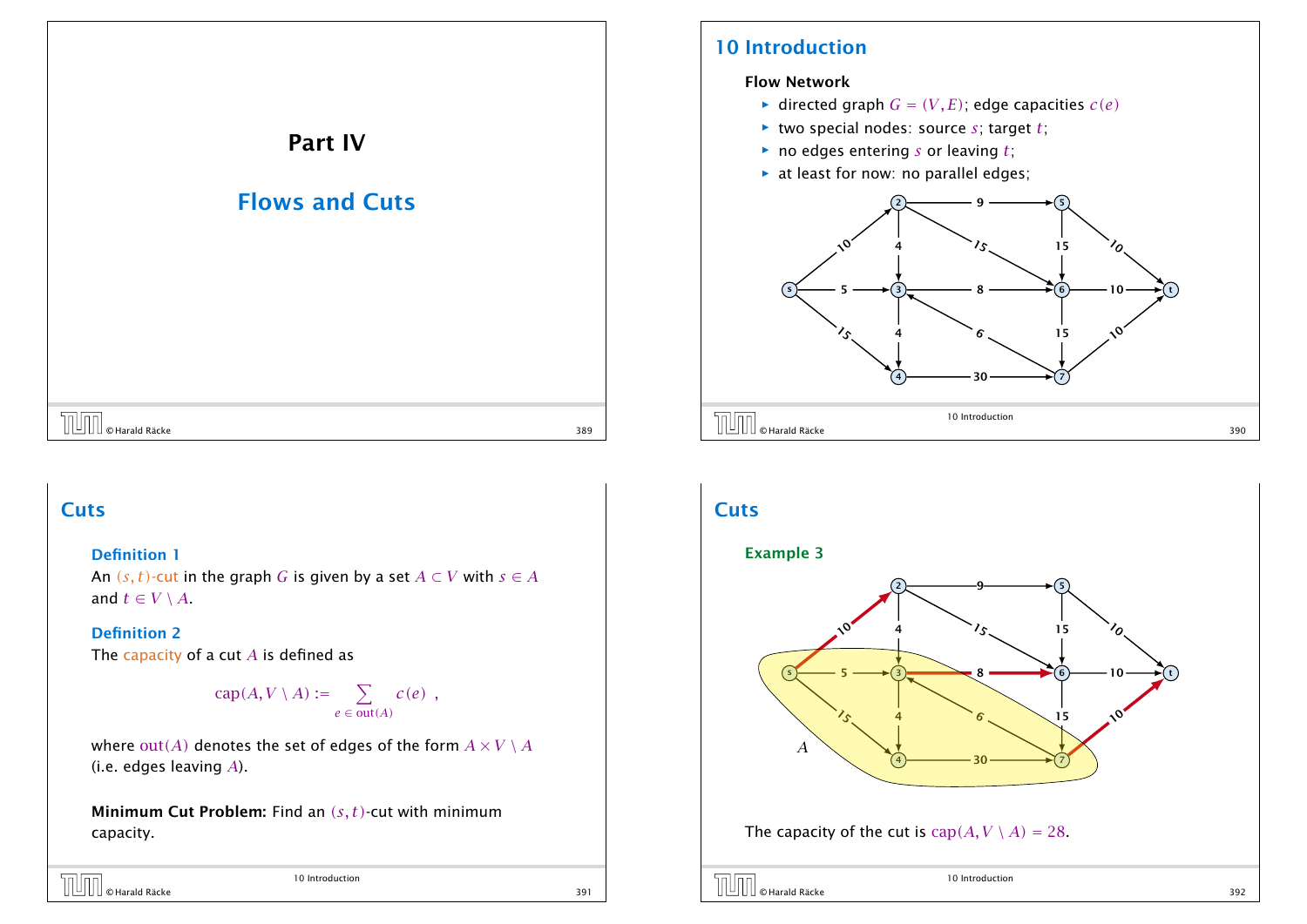### Flows

Definition 4 An  $(s, t)$ -flow is a function  $f : E \mapsto \mathbb{R}^+$  that satisfies 1. For each edge *e*

 $0 \leq f(e) \leq c(e)$ .

(capacity constraints)

2. For each  $v \in V \setminus \{s, t\}$ 

$$
\sum_{e \in \text{out}(v)} f(e) = \sum_{e \in \text{into}(v)} f(e) .
$$

(flow conservation constraints)

| $\sim$                   | ction<br>l r |     |
|--------------------------|--------------|-----|
| © Harald Räcke<br>-<br>- |              | 393 |



### Flows

#### Definition 5

The value of an *(s, t)*-flow *f* is defined as

$$
\mathrm{val}(f) = \sum_{e \in \mathrm{out}(s)} f(e) .
$$

Maximum Flow Problem: Find an *(s, t)*-flow with maximum value.

 $\overline{U}$   $\overline{U}$   $\overline{U}$   $\overline{U}$   $\overline{U}$   $\overline{U}$   $\overline{U}$   $\overline{U}$   $\overline{U}$   $\overline{U}$   $\overline{U}$   $\overline{U}$   $\overline{U}$   $\overline{U}$   $\overline{U}$   $\overline{U}$   $\overline{U}$   $\overline{U}$   $\overline{U}$   $\overline{U}$   $\overline{U}$   $\overline{U}$   $\overline{U}$   $\overline{U}$   $\overline{$ 

10 Introduction

### Flows

#### Lemma 7 (Flow value lemma)

*Let f be a flow, and let*  $A \subseteq V$  *be an*  $(s, t)$ *-cut. Then the net-flow across the cut is equal to the amount of flow leaving s, i.e.,*

> $val(f) = \sum$ *e*∈out*(A)*  $f(e) - \sum$ *e*∈into*(A) f (e) .*



10 Introduction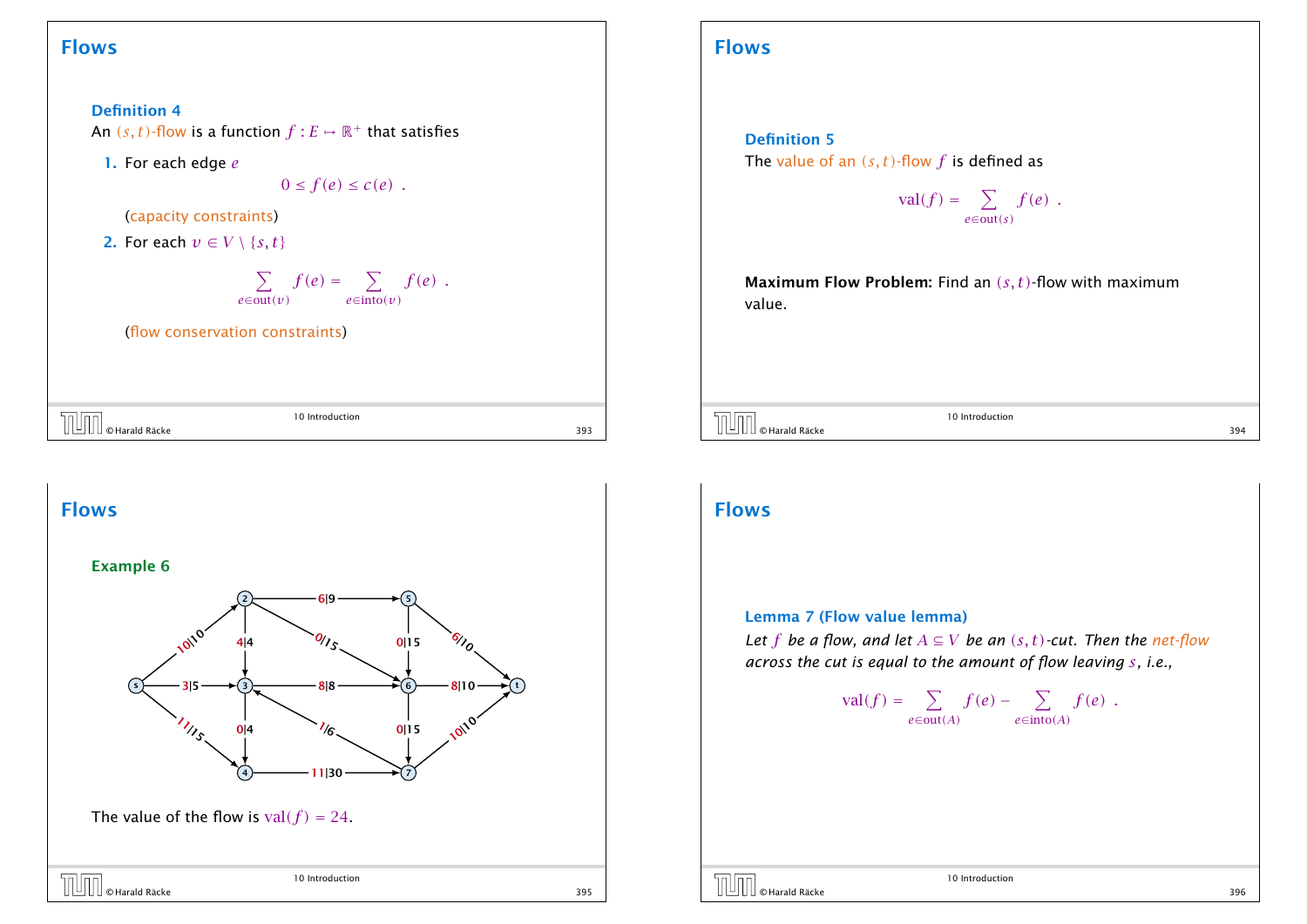Proof.

$$
\text{val}(f) = \sum_{e \in \text{out}(s)} f(e)
$$
\n
$$
= \sum_{e \in \text{out}(s)} f(e) + \sum_{v \in A \setminus \{s\}} \left( \sum_{e \in \text{out}(v)} f(e) - \sum_{e \in \text{in}(v)} f(e) \right)
$$
\n
$$
= \sum_{e \in \text{out}(A)} f(e) - \sum_{e \in \text{into}(A)} f(e)
$$

The last equality holds since every edge with both end-points in *A* contributes negatively as well as positively to the sum in Line 2. The only edges whose contribution doesn't cancel out are edges leaving or entering *A*.  $\Box$ 

|  |                                                                                                                 | 10 Introduction |     |
|--|-----------------------------------------------------------------------------------------------------------------|-----------------|-----|
|  | $\begin{bmatrix} \boxed{\phantom{a}} \\ \boxed{\phantom{a}} \end{bmatrix}$ $\begin{bmatrix} \odot$ Harald Räcke |                 | 397 |

 $\overline{\mathbb{I}}$ 

10 Introduction

#### Corollary 9

*Let f be an (s, t)-flow and let A be an (s, t)-cut, such that*

 $val(f) = can(A, V \setminus A).$ 

*Then f is a maximum flow.*

#### Proof.

Suppose that there is a flow  $f^\prime$  with larger value. Then



# $\overline{10}$   $\overline{10}$   $\overline{10}$   $\overline{10}$   $\overline{10}$   $\overline{10}$   $\overline{10}$   $\overline{10}$   $\overline{10}$   $\overline{10}$   $\overline{10}$   $\overline{10}$   $\overline{10}$   $\overline{10}$   $\overline{10}$   $\overline{10}$   $\overline{10}$   $\overline{10}$   $\overline{10}$   $\overline{10}$   $\overline{10}$   $\overline{10}$

#### Example 8



### 11 Augmenting Path Algorithms

Greedy-algorithm:

- $\blacktriangleright$  start with  $f(e) = 0$  everywhere
- **Find an** *s***-***t* **path with**  $f(e) < c(e)$  **on every edge**
- **F** augment flow along the path
- **Fig. 2** repeat as long as possible

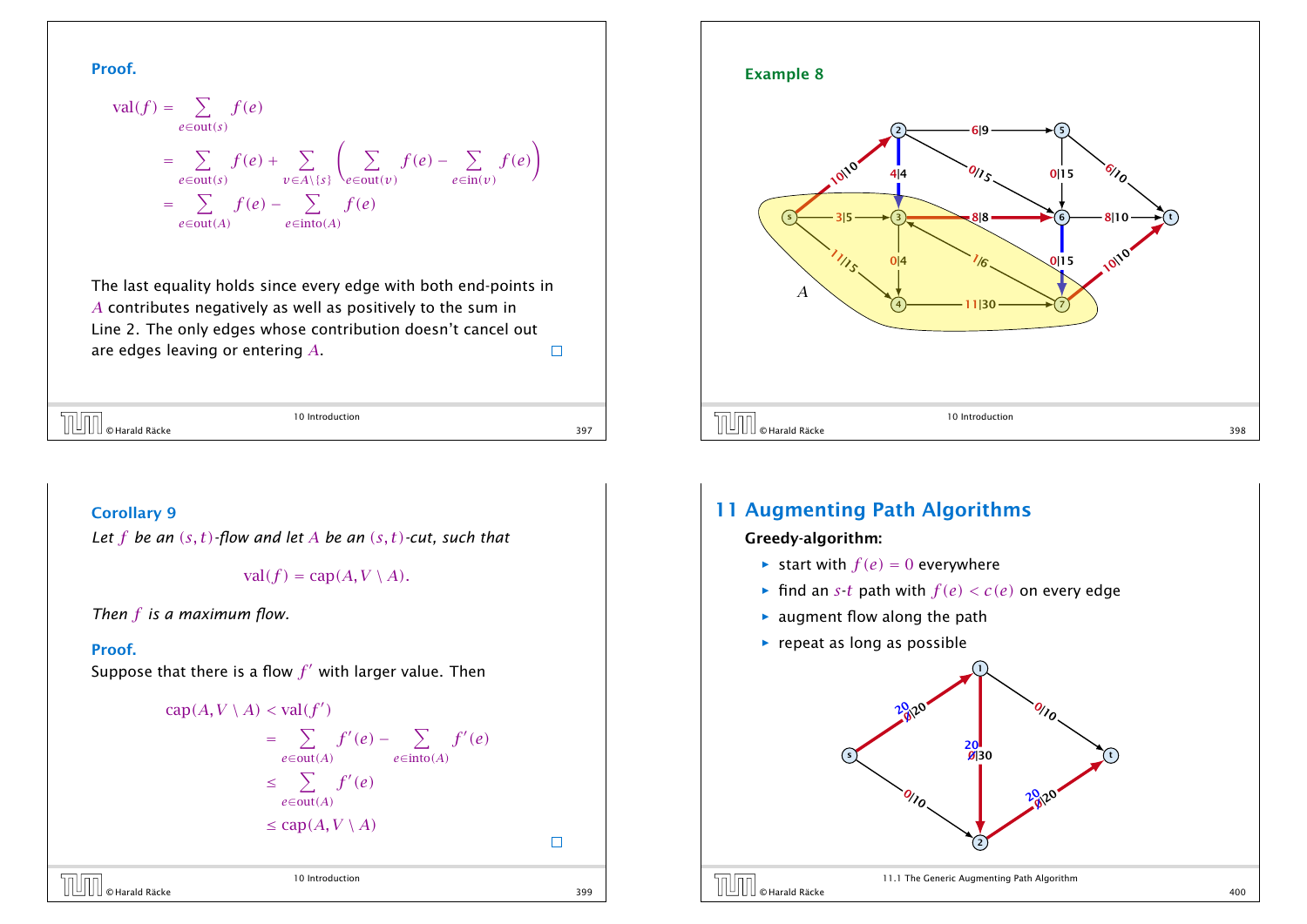### The Residual Graph

From the graph  $G = (V, E, c)$  and the current flow  $f$  we construct an auxiliary graph  $G_f = (V, E_f, c_f)$  (the residual graph):

- $\blacktriangleright$  Suppose the original graph has edges  $e_1 = (u, v)$ , and  $e_2 = (v, u)$  between *u* and *v*.
- *► G<sub>f</sub>* has edge  $e'_1$  with capacity max{0,  $c(e_1) f(e_1) + f(e_2)$ } and  $e_2'$  with with capacity  $\max\{0, c(e_2) - f(e_2) + f(e_1)\}.$



# Augmenting Path Algorithm Animation for augmenting path algorithms is only available in the lecture version of the slides.

### Augmenting Path Algorithm

#### Definition 10

An augmenting path with respect to flow *f* , is a path from *s* to *t* in the auxiliary graph *G<sup>f</sup>* that contains only edges with non-zero capacity.

| <b>Algorithm 1</b> FordFulkerson( $G = (V, E, c)$ ) |
|-----------------------------------------------------|
|                                                     |

- 1: Initialize  $f(e) \leftarrow 0$  for all edges.
- 2: while ∃ augmenting path *p* in *G<sup>f</sup>* do
- 3: augment as much flow along *p* as possible.

11.1 The Generic Augmenting Path Algorithm  $\begin{array}{|c|c|}\hline \text{}}& \text{II.I} \text{ The Generic Augmenting Path Algorithm}\ \hline \end{array}$   $\begin{array}{|c|c|}\hline \text{Harald Räcke}& \text{402}\ \hline \end{array}$ 

### Augmenting Path Algorithm

#### Theorem 11

*A flow f is a maximum flow iff there are no augmenting paths.*

#### Theorem 12

*The value of a maximum flow is equal to the value of a minimum cut.*

#### Proof.

Let *f* be a flow. The following are equivalent:

- **1.** There exists a cut A, B such that val $(f) = \text{cap}(A, B)$ .
- 2. Flow *f* is a maximum flow.
- 3. There is no augmenting path w.r.t. *f* .



11.1 The Generic Augmenting Path Algorithm  $\Box$   $\Box$   $\Box$   $\Box$   $\Box$  The Generic Augmenting Path Aigorithm  $\Box$   $\Box$   $\Box$   $\Box$   $\Box$  403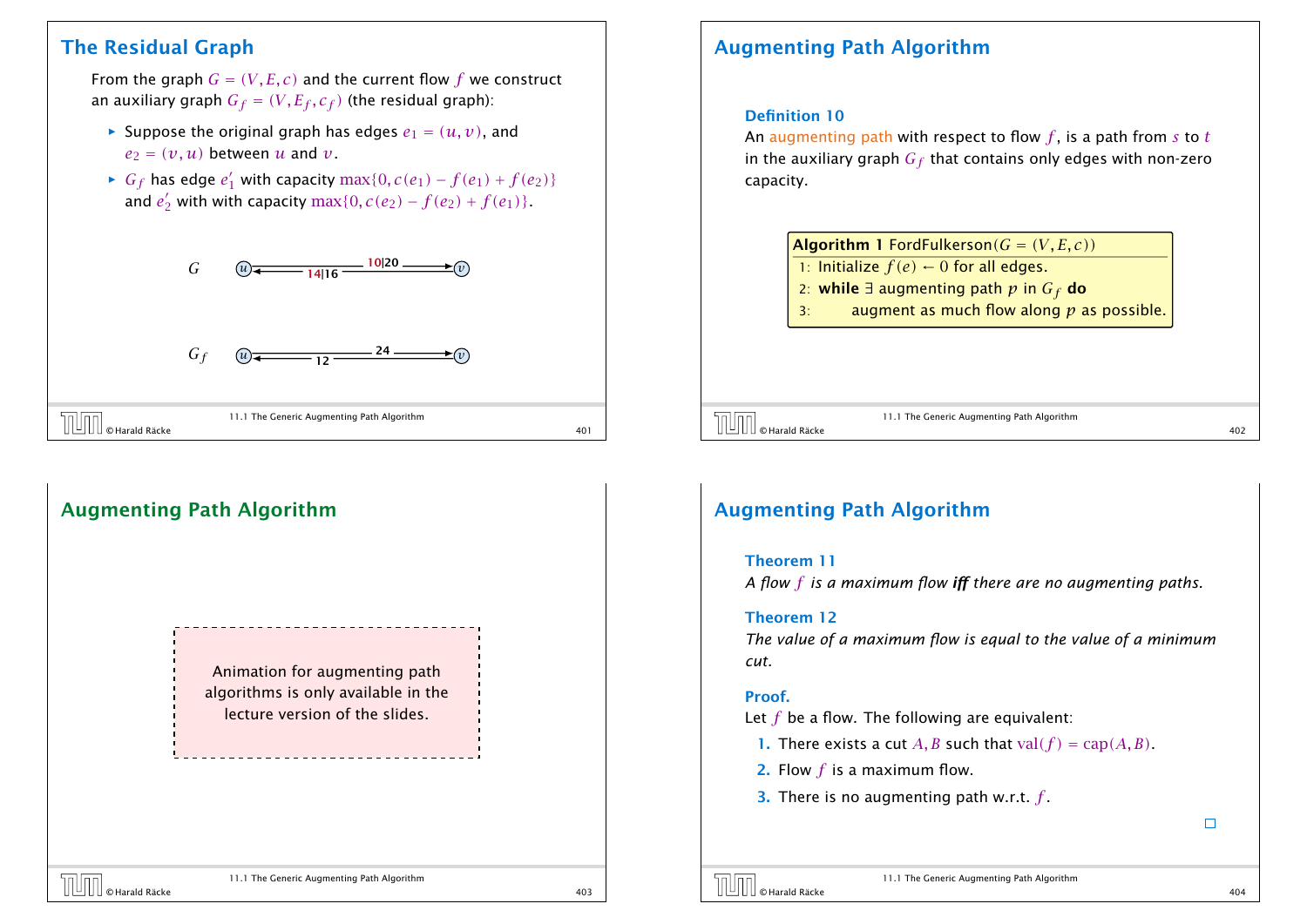### Augmenting Path Algorithm

 $1. \Rightarrow 2.$ This we already showed.

 $2. \Rightarrow 3.$ 

If there were an augmenting path, we could improve the flow. Contradiction.

 $3 \Rightarrow 1$ 

- $\blacktriangleright$  Let *f* be a flow with no augmenting paths.
- $\blacktriangleright$  Let *A* be the set of vertices reachable from *s* in the residual graph along non-zero capacity edges.
- *►* Since there is no augmenting path we have  $s \in A$  and  $t \notin A$ .

| hollon                                                                        | 11.1 The Generic Augmenting Path Algorithm |  |
|-------------------------------------------------------------------------------|--------------------------------------------|--|
| $\left\  \left[ \underline{\mathsf{U}} \right] \right\ $ $\circ$ Harald Räcke |                                            |  |

# Analysis

Assumption:

All capacities are integers between 1 and *C*.

Invariant:

Every flow value  $f(e)$  and every residual capacity  $c_f(e)$  remains integral troughout the algorithm.

### Augmenting Path Algorithm

$$
\text{val}(f) = \sum_{e \in \text{out}(A)} f(e) - \sum_{e \in \text{into}(A)} f(e)
$$

$$
= \sum_{e \in \text{out}(A)} c(e)
$$

$$
= \text{cap}(A, V \setminus A)
$$

This finishes the proof.

Here the first equality uses the flow value lemma, and the second exploits the fact that the flow along incoming edges must be 0 as the residual graph does not have edges leaving *A*.



11.1 The Generic Augmenting Path Algorithm  $\overline{11.1}$  The Generic Augmenting Path Algorithm<br> $\overline{406}$   $\overline{406}$ 

#### Lemma 13

*The algorithm terminates in at most*  $val(f^*) \leq nC$  *iterations, where f* ∗ *denotes the maximum flow. Each iteration can be implemented in time*  $O(m)$ *. This gives a total running time of*  $O(nmC)$ 

#### Theorem 14

*If all capacities are integers, then there exists a maximum flow for which every flow value f (e) is integral.*

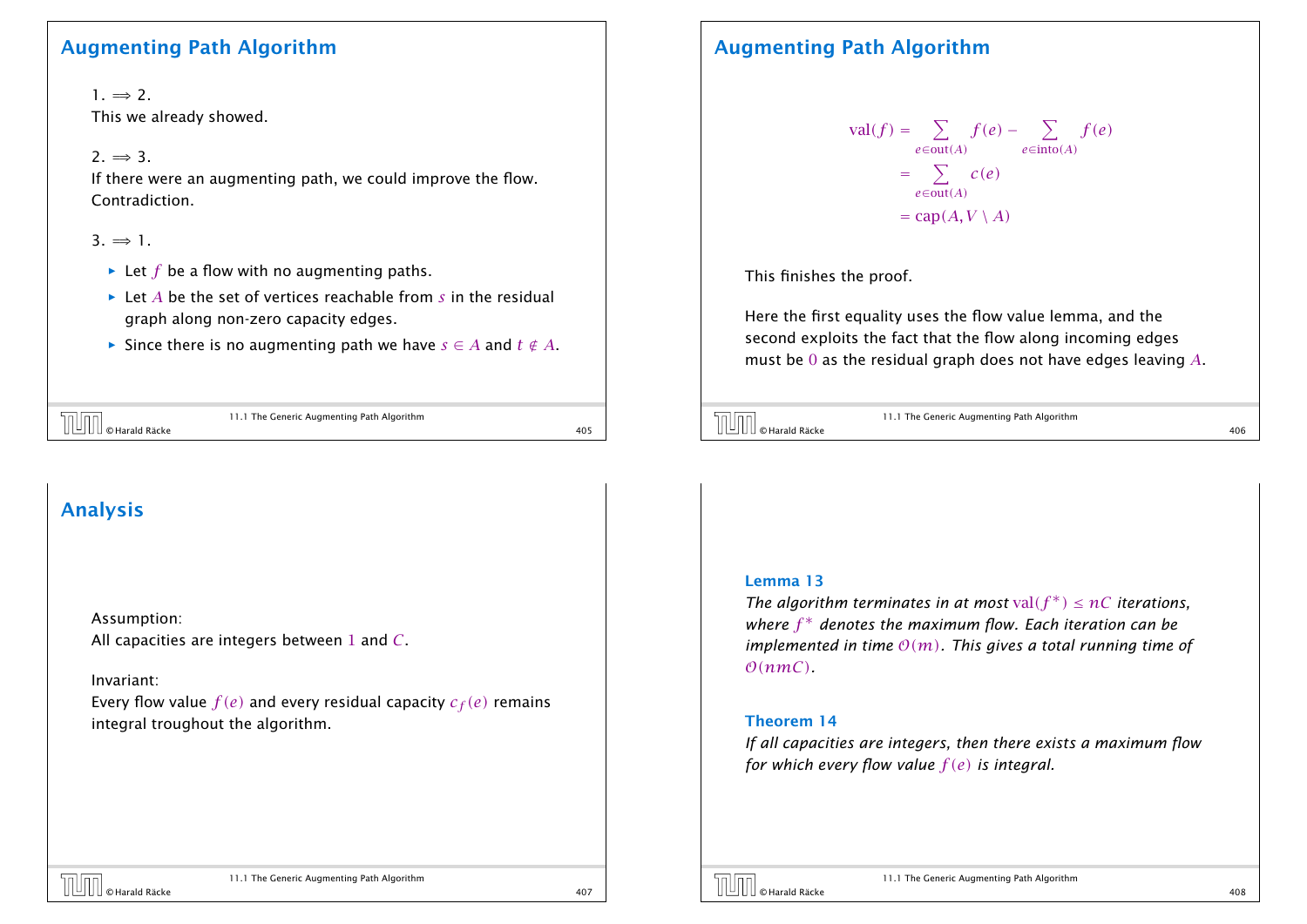### A Bad Input

Problem: The running time may not be polynomial.

### s 1 2 t 012000  $\emph{o}_{\rm lo_{O_O}}$ 0|1  $\partial_{\zeta\partial_{O_O}}$ 12000

#### Question:

Can we tweak the algorithm so that the running time is polynomial in the input length?

| <b>TUTT</b> © Harald Räcke | 11.1 The Generic Augmenting Path Algorithm |     |
|----------------------------|--------------------------------------------|-----|
|                            |                                            | 409 |



### A Bad Input

Problem: The running time may not be polynomial.



#### How to choose augmenting paths?

- ▶ We need to find paths efficiently.
- ▶ We want to guarantee a small number of iterations.

#### Several possibilities:

- **For** Choose path with maximum bottleneck capacity.
- **Choose path with sufficiently large bottleneck capacity.**
- **F** Choose the shortest augmenting path.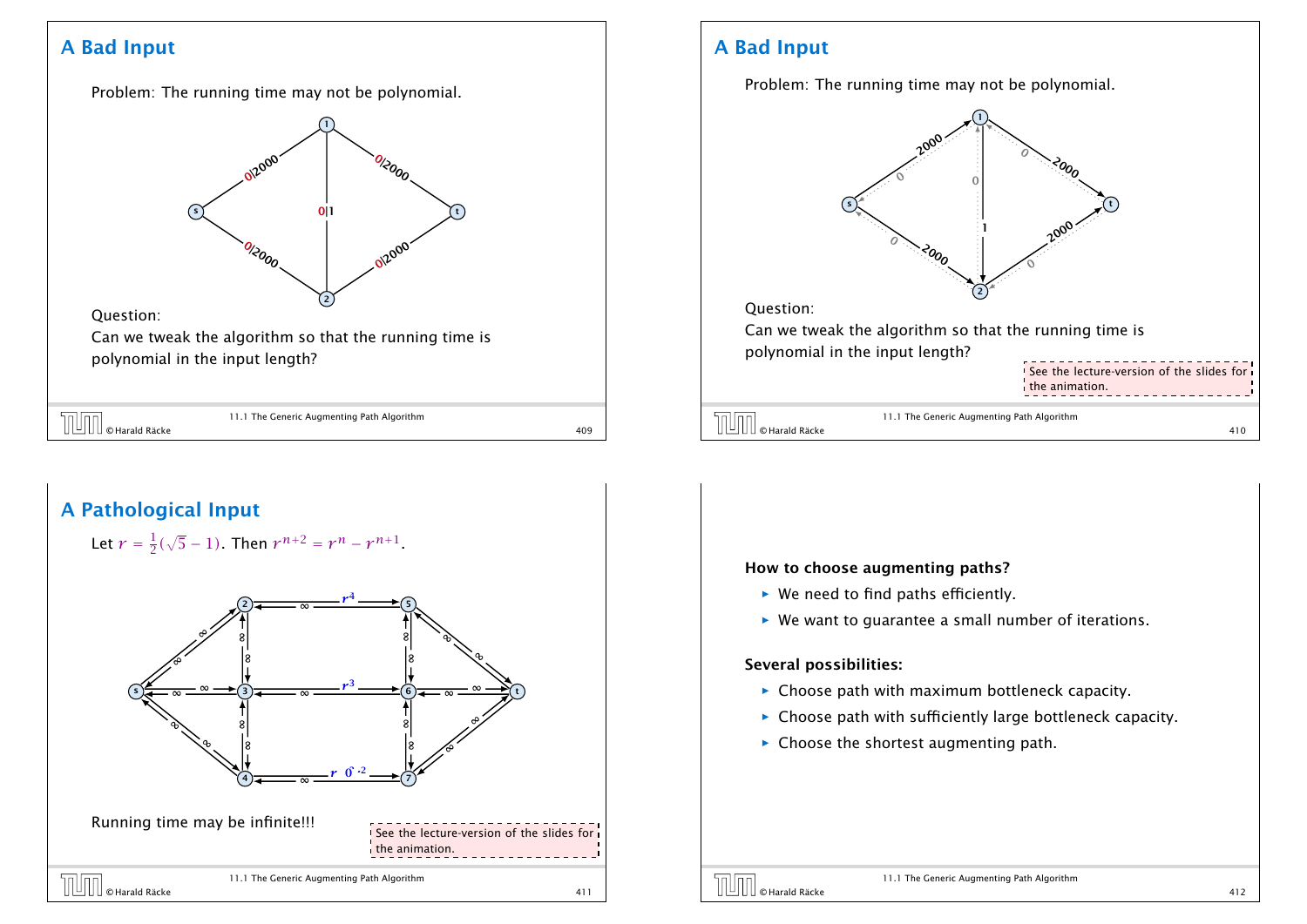### Overview: Shortest Augmenting Paths

Lemma 15

*The length of the shortest augmenting path never decreases.*

#### Lemma 16

*After at most* O*(m) augmentations, the length of the shortest augmenting path strictly increases.*

### Overview: Shortest Augmenting Paths

These two lemmas give the following theorem:

#### Theorem 17

*The shortest augmenting path algorithm performs at most*  $O(mn)$  *augmentations. This gives a running time of*  $O(m^2n)$ *.* 

#### Proof.

- $\blacktriangleright$  We can find the shortest augmenting paths in time  $O(m)$ via BFS.
- $\rho(m)$  augmentations for paths of exactly  $k < n$  edges.

11.2 Shortest Augmenting Paths  $\boxed{\cup}$  O Harald Räcke 11.2 Shortest Augmenting Paths 413

11.2 Shortest Augmenting Paths  $\boxed{\boxed{\boxed{\boxed{\boxed{\boxed{\boxed{\boxed{\boxed{\boxed{\boxed{\boxed{\boxed{\boxed{\boxed{Q}}}}}}}}}$   $\odot$  Harald Räcke 414 and the set of  $414$ 

 $\Box$ 

### Shortest Augmenting Paths

Define the level  $\ell(v)$  of a node as the length of the shortest  $s$ - $v$ path in  $G_f$ .

Let  $L_G$  denote the subgraph of the residual graph  $G_f$  that contains only those edges  $(u, v)$  with  $\ell(v) = \ell(u) + 1$ .

A path *P* is a shortest *s*-*u* path in  $G_f$  if it is a an *s*-*u* path in  $L_G$ .



In the following we assume that the residual graph *G<sup>f</sup>* does not contain zero capacity edges.

This means, we construct it in the usual sense and then delete edges of zero capacity.

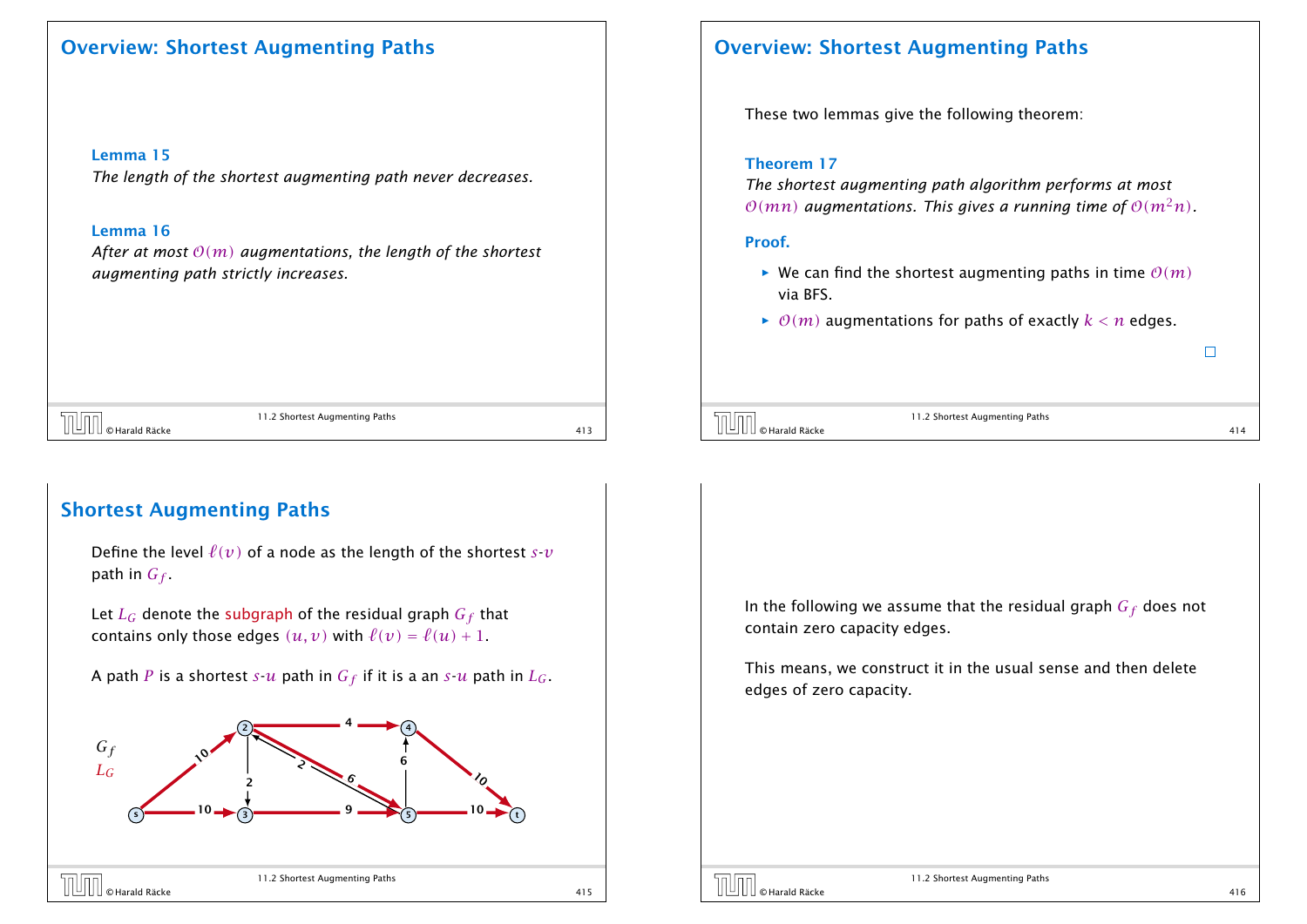### Shortest Augmenting Path

#### First Lemma:

The length of the shortest augmenting path never decreases.

After an augmentation *G<sup>f</sup>* changes as follows:

- **Foottleneck edges on the chosen path are deleted.**
- ▶ Back edges are added to all edges that don't have back edges so far.

These changes cannot decrease the distance between *s* and *t*.



### Shortest Augmenting Paths

#### Theorem 18

*The shortest augmenting path algorithm performs at most* O*(mn) augmentations. Each augmentation can be performed in time*  $O(m)$ .

#### Theorem 19 (without proof)

*There exist networks with*  $m = \Theta(n^2)$  *that require*  $\mathcal{O}(mn)$ *augmentations, when we restrict ourselves to only augment along shortest augmenting paths.*

#### Note:

There always exists a set of *m* augmentations that gives a maximum flow (why?).

# © Harald Räcke 419

11.2 Shortest Augmenting Paths

### Shortest Augmenting Path

Second Lemma: After at most *m* augmentations the length of the shortest augmenting path strictly increases.

Let  $E_I$  denote the set of edges in graph  $L_G$  at the beginning of a round when the distance between *s* and *t* is *k*.

An *s*-*t* path in  $G_f$  that uses edges not in  $E_I$  has length larger than  $k$ , even when considering edges added to  $G_f$  during the round.

In each augmentation one edge is deleted from *EL*.



### Shortest Augmenting Paths

When sticking to shortest augmenting paths we cannot improve (asymptotically) on the number of augmentations.

However, we can improve the running time to  $\mathcal{O}(mn^2)$  by improving the running time for finding an augmenting path (currently we assume  $O(m)$  per augmentation for this).

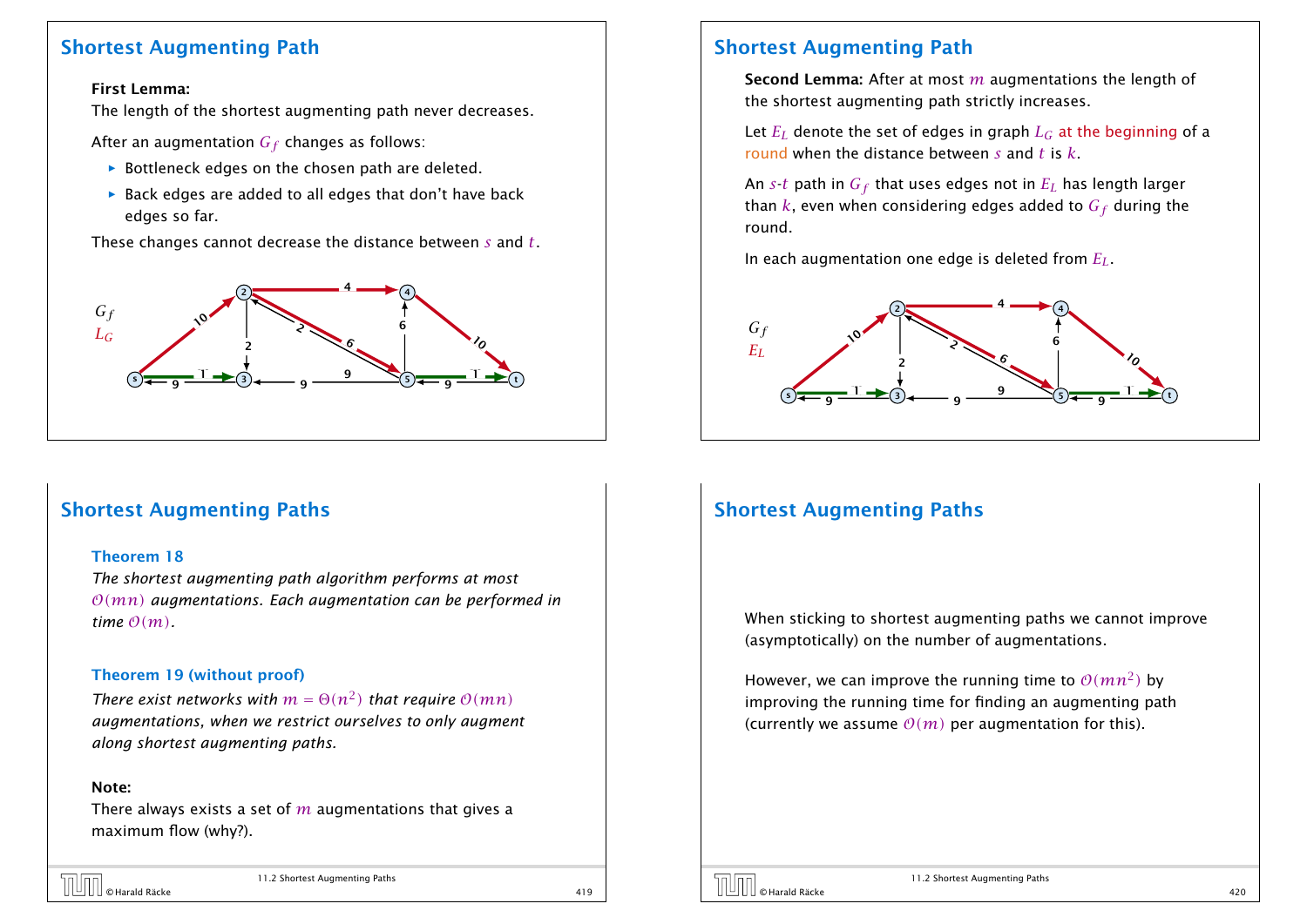### Shortest Augmenting Paths

We maintain a subset  $E_L$  of the edges of  $G_f$  with the guarantee that a shortest  $s$ -*t* path using only edges from  $E_L$  is a shortest augmenting path.

With each augmentation some edges are deleted from *EL*.

When *E<sup>L</sup>* does not contain an *s*-*t* path anymore the distance between *s* and *t* strictly increases.

Note that *E<sup>L</sup>* is not the set of edges of the level graph but a subset of level-graph edges.

| TT.2 Shortest Augmenting Paths                               |  |
|--------------------------------------------------------------|--|
| $\left[\bigsqcup \right] \right]_\mathsf{O\, Harald\,Räcke}$ |  |

11.2 Shortest Augmenting Paths

Let a phase of the algorithm be defined by the time between two augmentations during which the distance between *s* and *t* strictly increases.

Initializing  $E_I$  for the phase takes time  $\mathcal{O}(m)$ .

The total cost for searching for augmenting paths during a phase is at most  $O(mn)$ , since every search (successful (i.e., reaching *t*) or unsuccessful) decreases the number of edges in  $E_I$  and takes time  $O(n)$ .

The total cost for performing an augmentation during a phase is only  $O(n)$ . For every edge in the augmenting path one has to update the residual graph *G<sup>f</sup>* and has to check whether the edge is still in *E<sup>L</sup>* for the next search.

There are at most  $n$  phases. Hence, total cost is  $\mathcal{O}(mn^2)$ .

Suppose that the initial distance between *s* and *t* in *G<sup>f</sup>* is *k*.

 $E_I$  is initialized as the level graph  $L_G$ .

Perform a DFS search to find a path from *s* to *t* using edges from *EL*.

Either you find *t* after at most *n* steps, or you end at a node *v* that does not have any outgoing edges.

You can delete incoming edges of *v* from *EL*.

11.2 Shortest Augmenting Paths  $\boxed{\text{min}}$  e Harald Räcke  $\boxed{\text{max}}$  and  $\boxed{\text{max}}$  and  $\boxed{\text{max}}$  and  $\boxed{\text{max}}$  422

#### How to choose augmenting paths?

- ▶ We need to find paths efficiently.
- ▶ We want to quarantee a small number of iterations.

#### Several possibilities:

- **Choose path with maximum bottleneck capacity.**
- **Choose path with sufficiently large bottleneck capacity.**
- **Food Choose the shortest augmenting path.**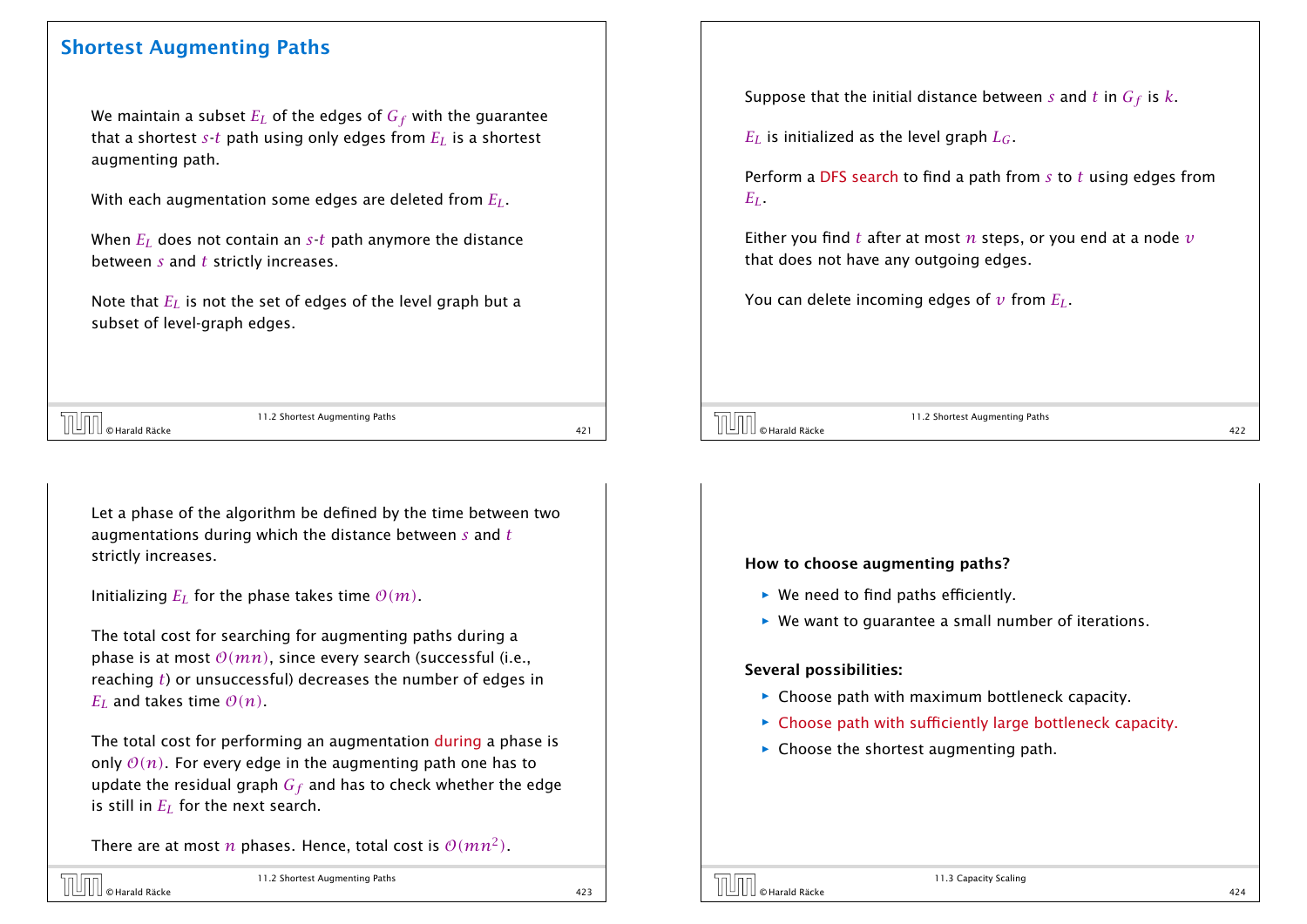### Capacity Scaling

#### Intuition:

- **Food Choosing a path with the highest bottleneck increases the** flow as much as possible in a single step.
- ▶ Don't worry about finding the exact bottleneck.
- *ñ* Maintain scaling parameter ∆.
- *►*  $G_f(\Delta)$  is a sub-graph of the residual graph  $G_f$  that contains only edges with capacity at least  $\Delta$ .



### Capacity Scaling

#### Assumption:

All capacities are integers between 1 and *C*.

#### Invariant:

All flows and capacities are/remain integral throughout the algorithm.

#### Correctness:

The algorithm computes a maxflow:

- $\blacktriangleright$  because of integrality we have  $G_f(1) = G_f$
- $\rightarrow$  therefore after the last phase there are no augmenting paths anymore
- **For** this means we have a maximum flow.

# Capacity Scaling

Algorithm 2 maxflow*(G, s, t, c)* 1: foreach  $e \in E$  do  $f_e \leftarrow 0$ ; 2:  $\Delta$  ← 2<sup>[log<sub>2</sub> *C*]</sup> 3: while ∆ ≥ 1 do 4: *G<sub>f</sub>* (Δ) ← ∆-residual graph<br>5: **while** there is augmenting **shifter is augmenting path** *P* **in**  $G_f(\Delta)$  **do** 6:  $f \leftarrow \text{augment}(f, c, P)$ 7: update $(G_f(\Delta))$ 8:  $\Delta \leftarrow \Delta/2$ 9: return *f*

 $\overline{11.3}$  Capacity Scaling<br> $\overline{426}$   $\overline{426}$   $\overline{426}$ 

11.3 Capacity Scaling

### Capacity Scaling

### Lemma 20 *There are*  $\lceil \log C \rceil$  *iterations over*  $\Delta$ *.* Proof: obvious.

#### Lemma 21

*Let f be the flow at the end of a* ∆*-phase. Then the maximum flow is smaller than* val $(f) + m\Delta$ .

Proof: less obvious, but simple:

- $\triangleright$  There must exist an *s*-*t* cut in *G*<sub>*f*</sub>( $\Delta$ ) of zero capacity.
- *<sup>ñ</sup>* In *G<sup>f</sup>* this cut can have capacity at most *m*∆.
- **Fig.** This gives me an upper bound on the flow that I can still add.



11.3 Capacity Scaling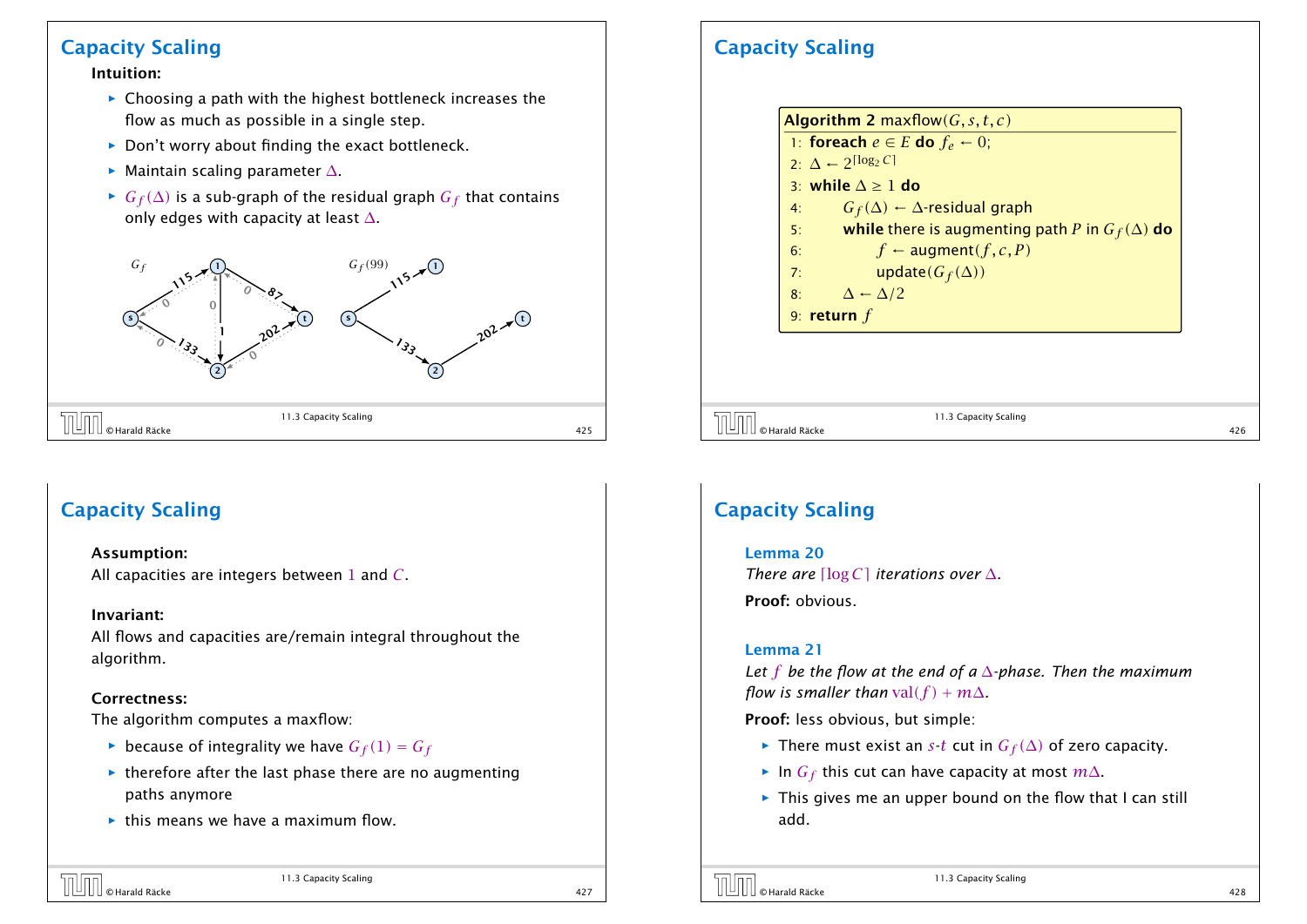### Capacity Scaling

#### Lemma 22

*There are at most* 2*m augmentations per scaling-phase.*

#### Proof:

- $\blacktriangleright$  Let *f* be the flow at the end of the previous phase.
- $\blacktriangleright$  val*(f<sup>\*</sup>)* ≤ val*(f)* + 2*m*∆
- *ñ* Each augmentation increases flow by ∆.

#### Theorem 23

*We need* O*(m*log *C) augmentations. The algorithm can be implemented in time*  $O(m^2 \log C)$ *.* 

|  | $\sqrt{\left[\begin{array}{cc} 1 & 0 \\ 0 & \end{array}\right]}$ $\odot$ Harald Räcke<br>11.3 Capacity Scaling |
|--|----------------------------------------------------------------------------------------------------------------|
|  |                                                                                                                |

11.3 Capacity Scaling

### Bipartite Matching

- $\blacktriangleright$  Input: undirected, bipartite graph  $G = (L \oplus R, E)$ .
- $\blacktriangleright$  *M*  $\subseteq$  *E* is a matching if each node appears in at most one edge in *M*.
- ▶ Maximum Matching: find a matching of maximum cardinality



### Matching

- $\blacktriangleright$  Input: undirected graph  $G = (V, E)$ .
- $\blacktriangleright$  *M*  $\subseteq$  *E* is a matching if each node appears in at most one edge in *M*.
- ▶ Maximum Matching: find a matching of maximum cardinality



### Bipartite Matching

- $\blacktriangleright$  Input: undirected, bipartite graph  $G = (L \oplus R, E)$ .
- $\blacktriangleright$  *M*  $\subseteq$  *E* is a matching if each node appears in at most one edge in *M*.
- ▶ Maximum Matching: find a matching of maximum cardinality

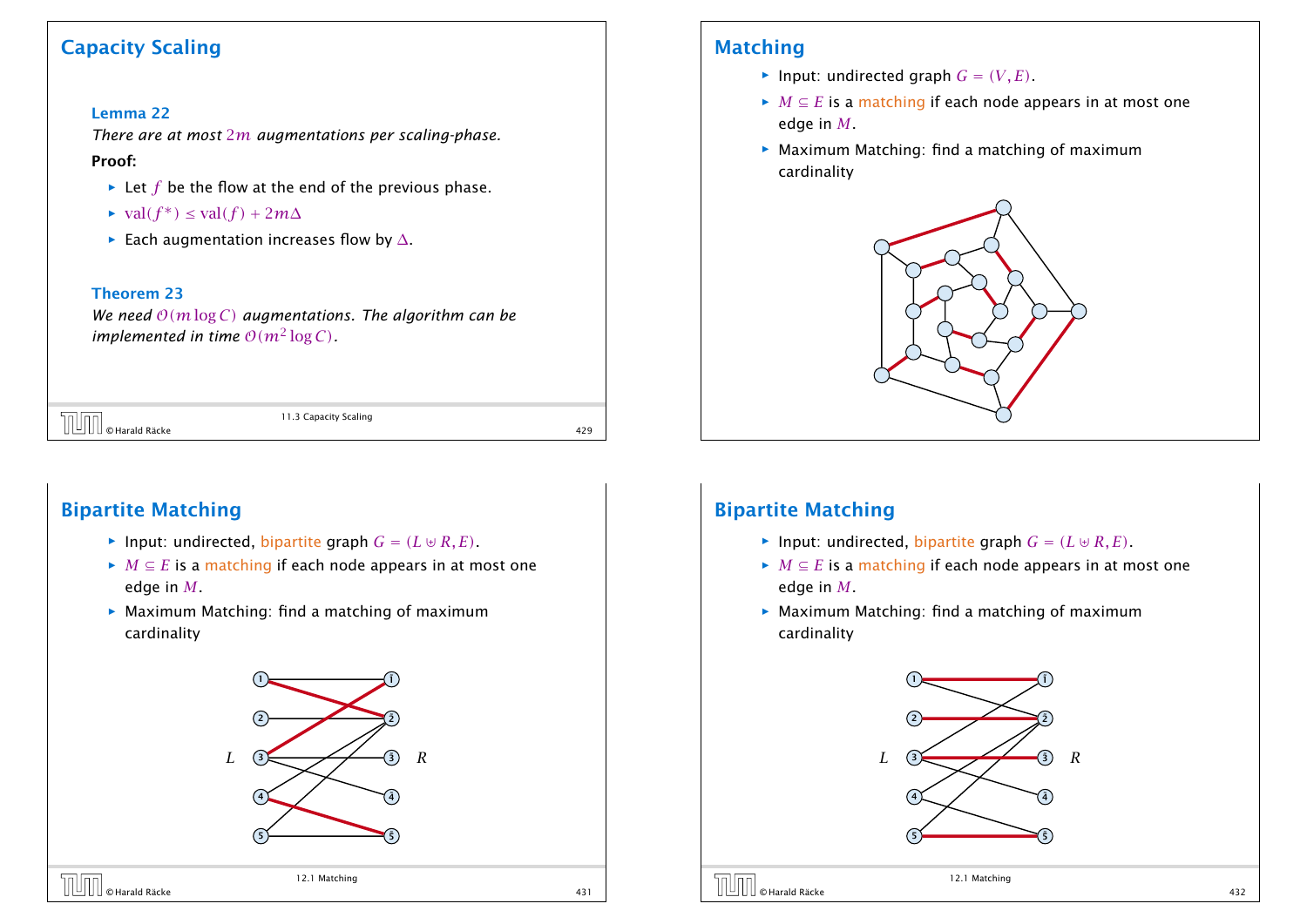### Maxflow Formulation

- $\blacktriangleright$  Input: undirected, bipartite graph  $G = (L \oplus R \oplus \{s, t\}, E')$ .
- *ñ* Direct all edges from *L* to *R*.
- **▶ Add source** *s* **and connect it to all nodes on the left.**
- **▶ Add** *t* **and connect all nodes on the right to** *t***.**
- **All edges have unit capacity.**



### Proof

#### Max cardinality matching in  $G \leq$  value of maxflow in  $G'$

- $\blacktriangleright$  Given a maximum matching *M* of cardinality *k*.
- $\triangleright$  Consider flow  $f$  that sends one unit along each of  $k$  paths.
- $\blacktriangleright$  *f* is a flow and has cardinality *k*.



### Proof

Max cardinality matching in  $G \geq$  value of maxflow in  $G'$ 

- $\blacktriangleright$  Let *f* be a maxflow in *G'* of value *k*
- $\triangleright$  Integrality theorem  $\Rightarrow$  *k* integral; we can assume *f* is 0/1.
- $\blacktriangleright$  Consider *M* = set of edges from *L* to *R* with  $f(e) = 1$ .
- $\blacktriangleright$  Each node in *L* and *R* participates in at most one edge in *M*.
- $\blacktriangleright$   $|M| = k$ , as the flow must use at least *k* middle edges.



### 12.1 Matching

#### Which flow algorithm to use?

- *►* Generic augmenting path:  $O(m \text{ val}(f^*)) = O(mn)$ .
- ▶ Capacity scaling:  $O(m^2 \log C) = O(m^2)$ .
- $\blacktriangleright$  Shortest augmenting path:  $\mathcal{O}(mn^2)$ .

For unit capacity simple graphs shortest augmenting path can be implemented in time <sup>O</sup>*(m*<sup>√</sup> *n)*.

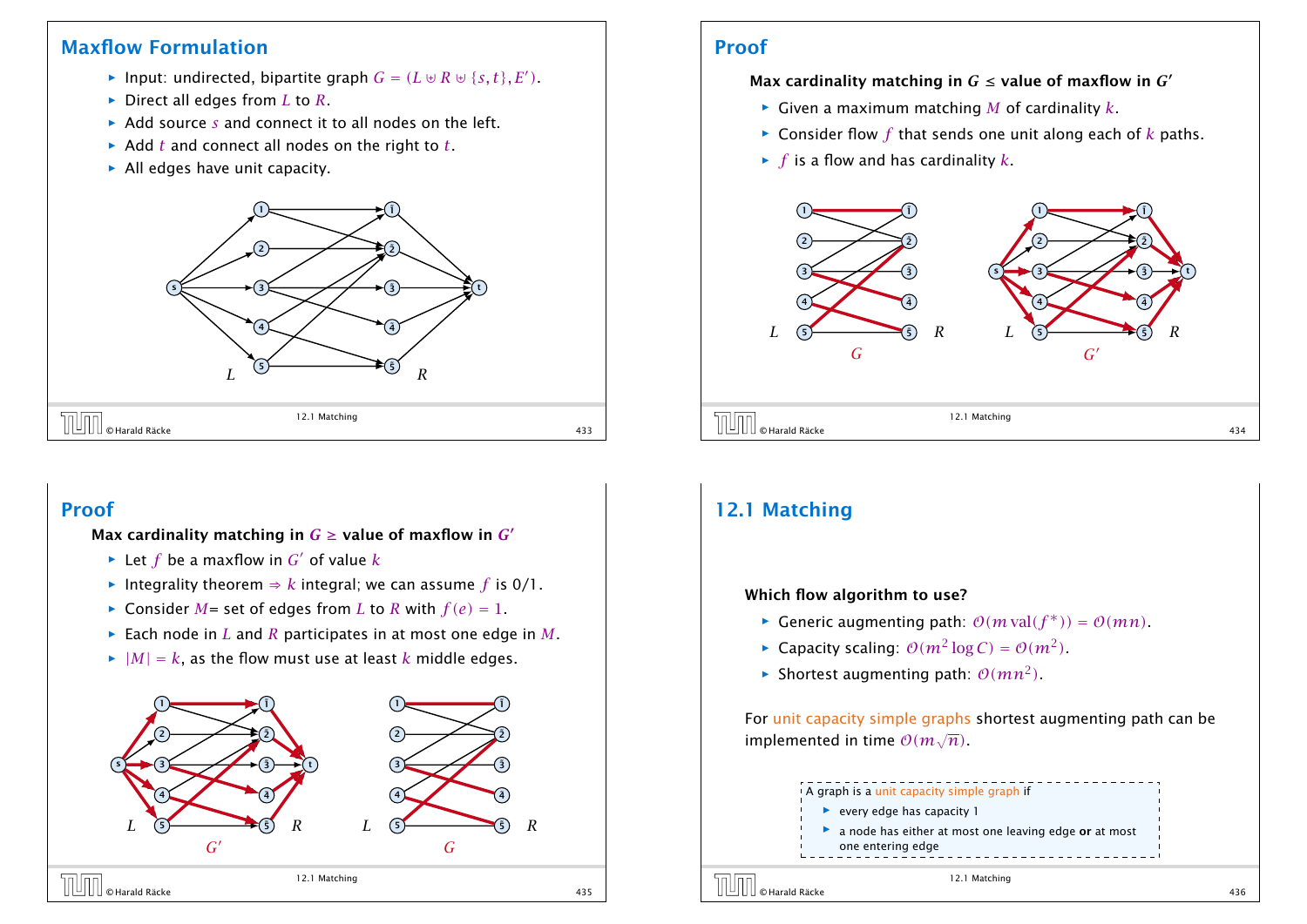### Baseball Elimination

| team         | wins  | losses                | remaining games |     |           |     |
|--------------|-------|-----------------------|-----------------|-----|-----------|-----|
|              | $w_i$ | $\boldsymbol{\ell_i}$ | Atl             | Phi | <b>NY</b> | Mon |
| Atlanta      | 83    | 71                    |                 |     | 6         |     |
| Philadelphia | 80    | 79                    |                 |     |           |     |
| New York     | 78    | 78                    | 6               | 0   |           |     |
| Montreal     |       | 82                    |                 |     |           |     |

#### Which team can end the season with most wins?

- ▶ Montreal is eliminated, since even after winning all remaining games there are only 80 wins.
- ▶ But also Philadelphia is eliminated. Why?

|                         | 22.2 Baseban<br>Elimination<br>$\sim$ . $\sim$ |                  |  |
|-------------------------|------------------------------------------------|------------------|--|
| $\sim$ $\cdot$<br>Räcke |                                                | $- - -$<br>، ر + |  |

### Baseball Elimination

**Flow network for**  $z = 3$ **.** *M* is number of wins Team 3 can still obtain.



Idea. Distribute the results of remaining games in such a way that no team gets too many wins.

| <b>TUTT</b> © Harald Räcke | 12.2 Baseball Elimination |     |
|----------------------------|---------------------------|-----|
|                            |                           | 439 |

### Baseball Elimination

#### Formal definition of the problem:

- *<sup>ñ</sup>* Given a set *S* of teams, and one specific team *z* ∈ *S*.
- $\blacktriangleright$  Team *x* has already won  $w_x$  games.
- $\blacktriangleright$  Team *x* still has to play team *y*,  $r_{xy}$  times.
- **▶** Does team *z* still have a chance to finish with the most number of wins.

 $\boxed{\text{min}}$  O Harald Räcke 12.2 Baseball Elimination 438

12.2 Baseball Elimination

#### Certificate of Elimination Let *T* ⊆ *S* be a subset of teams. Define  $w(T) \coloneqq \sum$ *i*∈*T*  $w_i$ ,  $r(T) := \sum$ *i,j*∈*T,i<j rij* If  $\frac{w(T)+r(T)}{|T|} > M$  then one of the teams in  $T$  will have more than *M* wins in the end. A team that can win at most *M* games is therefore eliminated. wins of teams in *T* remaining games among teams in *T*

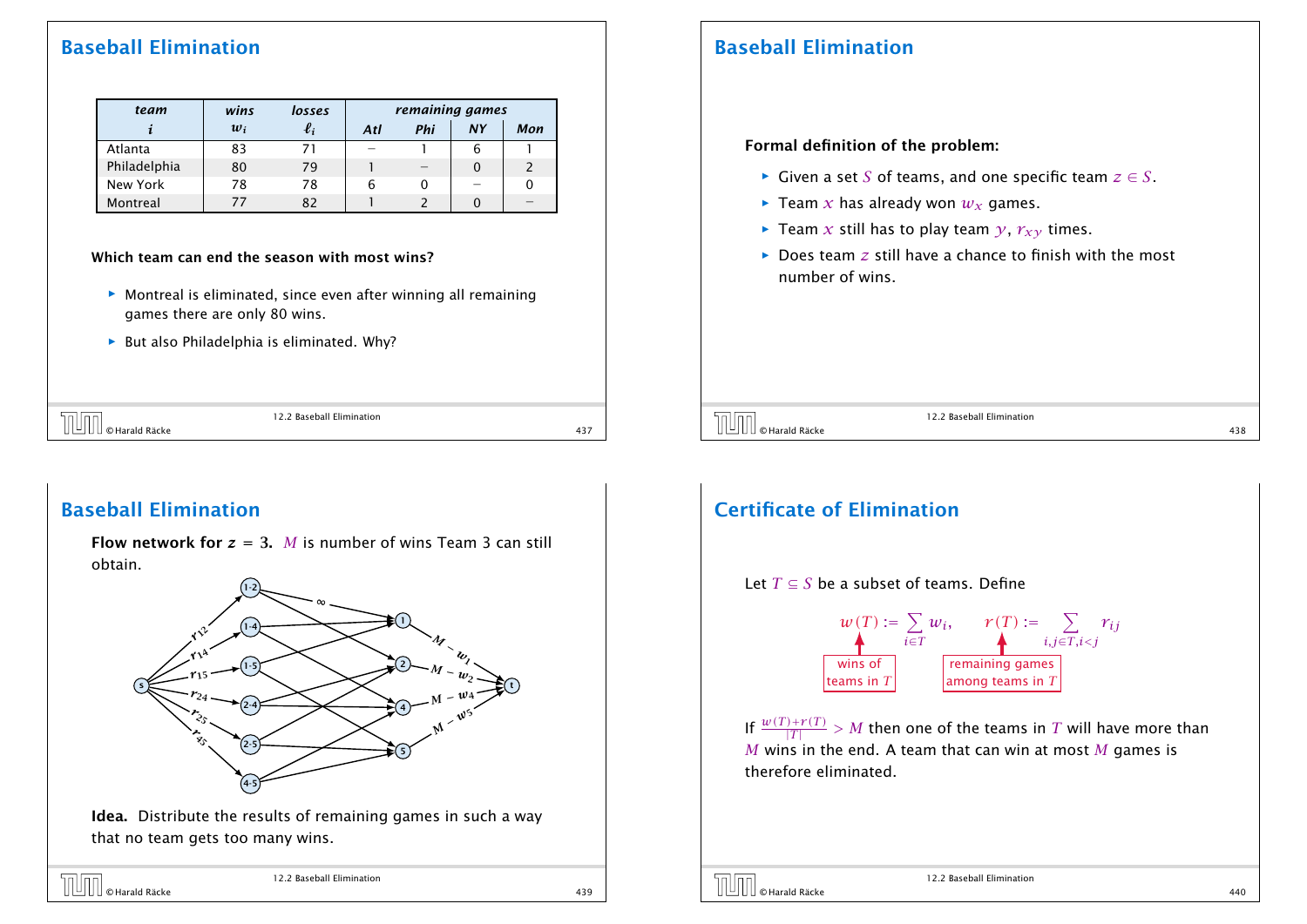#### Theorem 24

*A team z is eliminated if and only if the flow network for z does*  $\bm{n}$ ot allow a flow of value  $\sum_{ij \in S \setminus \{z\}, i < j} r_{ij}$ .

#### Proof  $($   $\Leftarrow$   $)$

- *ñ* Consider the mincut *A* in the flow network. Let *T* be the set of team-nodes in *A*.
- $\blacktriangleright$  If for node  $x \cdot \nu$  not both team-nodes x and  $\nu$  are in T, then  $x-y \notin A$  as otw. the cut would cut an infinite capacity edge.
- ▶ We don't find a flow that saturates all source edges:

#### $r(S \setminus \{z\})$  > cap $(A, V \setminus A)$

$$
\geq \sum_{i < j: i \notin T \vee j \notin T} r_{ij} + \sum_{i \in T} (M - w_i)
$$
\n
$$
\geq r(S \setminus \{z\}) - r(T) + |T|M - w(T)|
$$

 $\blacktriangleright$  This gives  $M < (w(T) + r(T))/|T|$ , i.e., *z* is eliminated.

### Project Selection

#### Project selection problem:

- $\rightarrow$  Set *P* of possible projects. Project *v* has an associated profit  $p_v$  (can be positive or negative).
- **Fome projects have requirements (taking course EA2** requires course EA1).
- $\blacktriangleright$  Dependencies are modelled in a graph. Edge  $(u, v)$  means "can't do project *u* without also doing project *v*."
- $\triangleright$  A subset *A* of projects is feasible if the prerequisites of every project in *A* also belong to *A*.

Goal: Find a feasible set of projects that maximizes the profit.

### Baseball Elimination

#### Proof  $($ ⇒)

- **Follo** Suppose we have a flow that saturates all source edges.
- **► We can assume that this flow is integral.**
- **For every pairing**  $x-y$  **it defines how many games team**  $x$ and team  $\gamma$  should win.
- $\blacktriangleright$  The flow leaving the team-node  $x$  can be interpreted as the additional number of wins that team *x* will obtain.
- *►* This is less than  $M w_x$  because of capacity constraints.
- **► Hence, we found a set of results for the remaining games,** such that no team obtains more than *M* wins in total.
- **►** Hence, team *z* is not eliminated.



12.2 Baseball Elimination

### Project Selection

#### The prerequisite graph:

- $\rightarrow \{x, a, z\}$  is a feasible subset.
- $\blacktriangleright$  {*x, a*} is infeasible.





12.3 Project Selection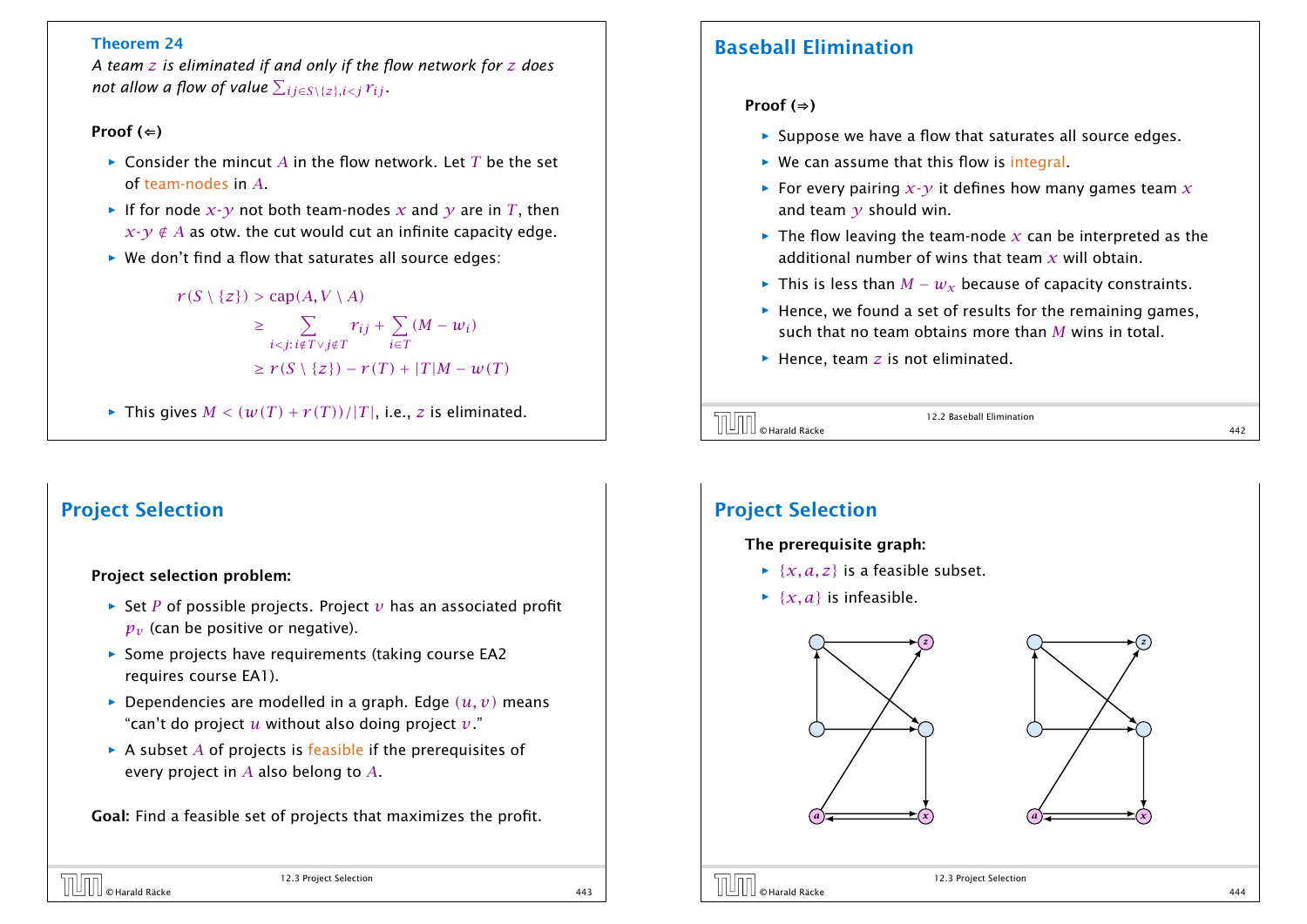### Project Selection

#### Mincut formulation:

- **F** Edges in the prerequisite graph get infinite capacity.
- $\blacktriangleright$  Add edge  $(s, v)$  with capacity  $p_v$  for nodes *v* with positive profit.
- *►* Create edge  $(v, t)$  with capacity  $-p_v$  for nodes  $v$  with negative profit.



### Preflows

#### Definition 26

An  $(s, t)$ -preflow is a function  $f : E \mapsto \mathbb{R}^+$  that satisfies

1. For each edge *e*

 $0 \leq f(e) \leq c(e)$ .

#### (capacity constraints)

2. For each  $v \in V \setminus \{s, t\}$ 

#### $\sum f(e) \leq \sum f(e)$ . *e*∈out*(v) e*∈into*(v)*

# $\boxed{\Box\Box\Box\Box}$   $\odot$  Harald Räcke  $^{13.1}$  Generic Push Relabel  $^{447}$

13.1 Generic Push Relabel

#### Theorem 25

*A is a mincut if A* \ {*s*} *is the optimal set of projects.*

#### Proof.

 $\blacktriangleright$  *A* is feasible because of capacity infinity edges.



### Preflows

#### Example 27



A node that has  $\sum_{e \in \text{out}(v)} f(e) < \sum_{e \in \text{into}(v)} f(e)$  is called an active node.

13.1 Generic Push Relabel © Harald Räcke 448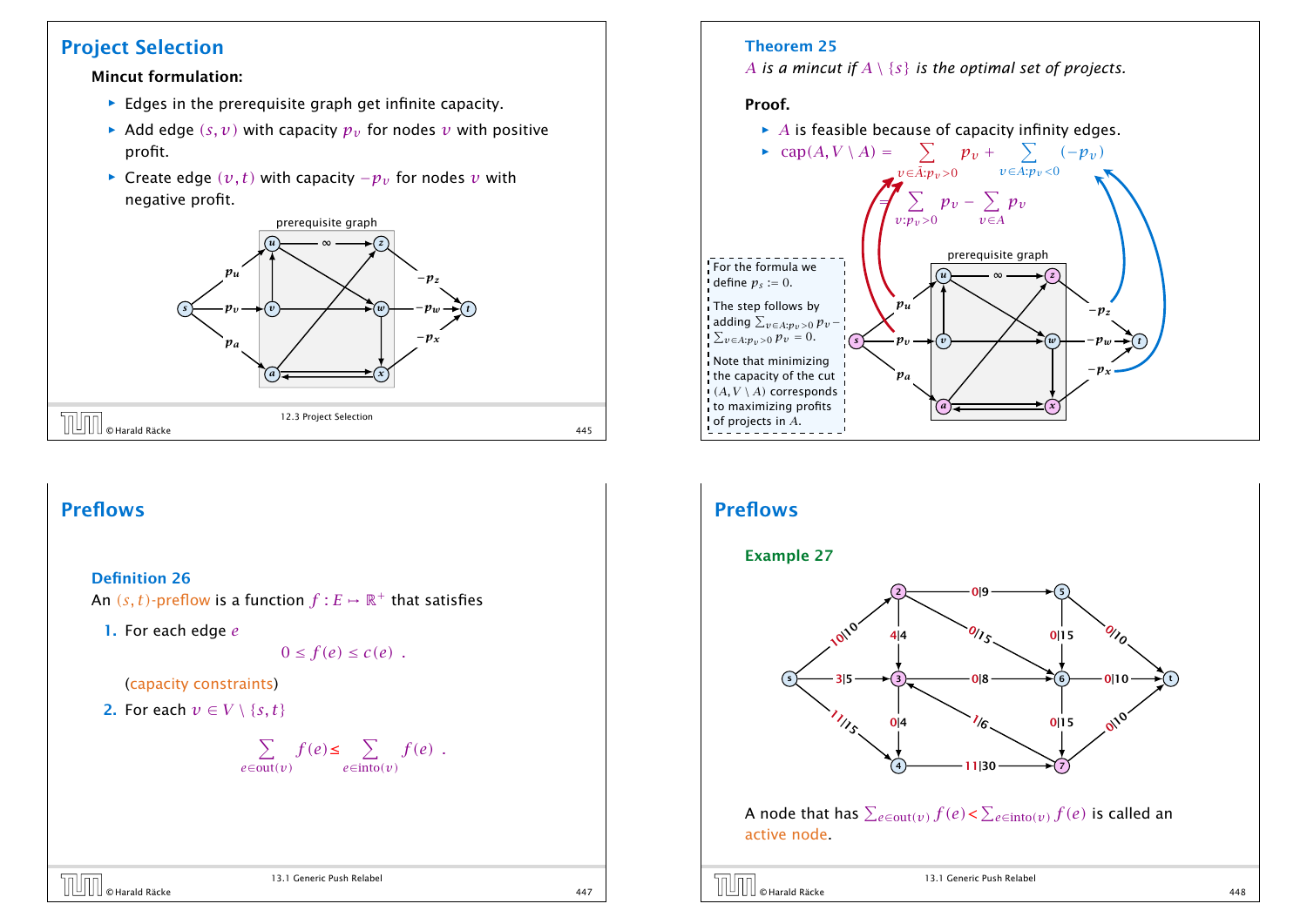### Preflows

#### Definition:

A labelling is a function  $\ell : V \to \mathbb{N}$ . It is valid for preflow *f* if

- $\hat{f}(u) \leq \hat{f}(v) + 1$  for all edges  $(u, v)$  in the residual graph *G<sup>f</sup>* (only non-zero capacity edges!!!)
- $\ell(s) = n$
- $\rightarrow \ell(t) = 0$

#### Intuition:

The labelling can be viewed as a height function. Whenever the height from node  $u$  to node  $v$  decreases by more than 1 (i.e., it goes very steep downhill from *u* to *v*), the corresponding edge must be saturated.

| <b>TUTT</b> © Harald Räcke | 13.1 Generic Push Relabel |     |
|----------------------------|---------------------------|-----|
|                            |                           | 449 |

### Preflows

#### Lemma 28

*A preflow that has a valid labelling saturates a cut.*

#### Proof:

- $\blacktriangleright$  There are *n* nodes but  $n+1$  different labels from  $0, \ldots, n$ .
- **►** There must exist a label  $d \in \{0, ..., n\}$  such that none of the nodes carries this label.
- *►* Let  $A = \{v \in V \mid \ell(v) > d\}$  and  $B = \{v \in V \mid \ell(v) < d\}.$
- *►* We have  $s \in A$  and  $t \in B$  and there is no edge from  $A$  to  $B$ in the residual graph  $G_f$ ; this means that  $(A, B)$  is a saturated cut.

#### Lemma 29

*A flow that has a valid labelling is a maximum flow.*



13.1 Generic Push Relabel

### Preflows



### Push Relabel Algorithms

#### Idea:

- $\triangleright$  start with some preflow and some valid labelling
- **Following Successively change the preflow while maintaining a valid** labelling
- $\triangleright$  stop when you have a flow (i.e., no more active nodes)

! Note that this is somewhat dual to an augmenting path algorithm. The former maintains the ! property that it has a feasible flow. It successively changes this flow until it saturates some cut  $\frac{1}{2}$  in which case we conclude that the flow is maximum. A preflow push algorithm maintains the I property that it has a saturated cut. The preflow is changed iteratively until it fulfills conservation constraints in which case we can conclude that we have a maximum flow.

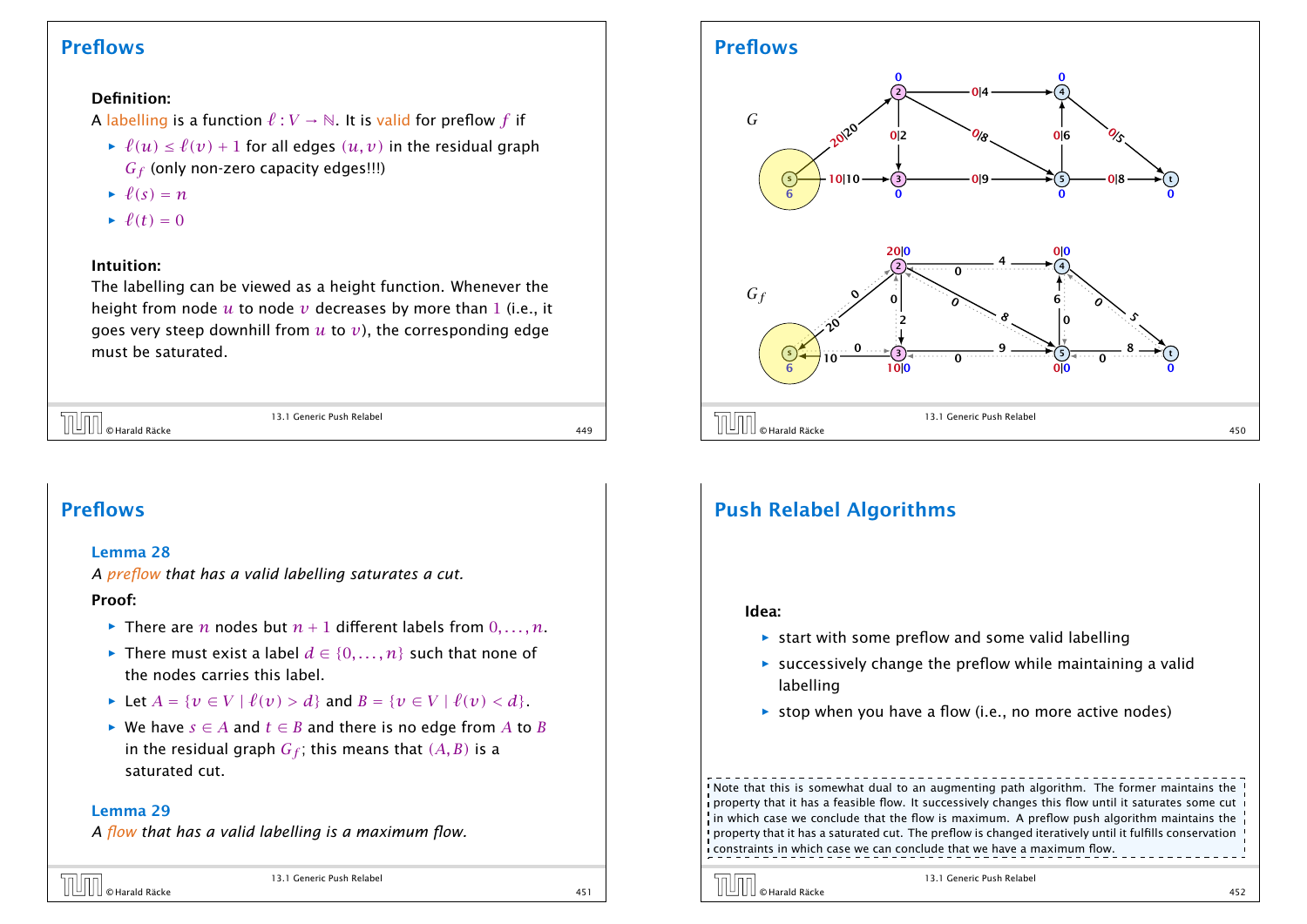### Changing a Preflow

An arc  $(u, v)$  with  $c_f(u, v) > 0$  in the residual graph is admissable if  $\ell(u) = \ell(v) + 1$  (i.e., it goes downwards w.r.t. labelling  $\ell$ ).

#### The push operation

Consider an active node *u* with excess flow  $f(u) = \sum_{e \in \text{into}(u)} f(e) - \sum_{e \in \text{out}(u)} f(e)$  and suppose  $e = (u, v)$ is an admissable arc with residual capacity *c<sup>f</sup> (e)*.

We can send flow  $\min\{c_f(e), f(u)\}$  along *e* and obtain a new preflow. The old labelling is still valid (!!!).

- $\blacktriangleright$  saturating push: min{ $f(u)$ ,  $c_f(e)$ } =  $c_f(e)$ the arc *e* is deleted from the residual graph
- non-saturating push:  $\min\{f(u), c_f(e)\} = f(u)$ the node *u* becomes inactive<br>Note that a push-operation may be

saturating and non-saturating at the same time.

### Push Relabel Algorithms

#### Intuition:

We want to send flow downwards, since the source has a height/label of *n* and the target a height/label of 0. If we see an active node *u* with an admissible arc we push the flow at *u* towards the other end-point that has a lower height/label. If we do not have an admissible arc but excess flow into *u* it should roughly mean that the level/height/label of *u* should rise. (If we consider the flow to be water than this would be natural).

Note that the above intuition is very incorrect as the labels are integral, i.e., they cannot really be seen as the height of a node.

### Push Relabel Algorithms

#### The relabel operation

Consider an active node *u* that does not have an outgoing admissable arc.

Increasing the label of *u* by 1 results in a valid labelling.

- $\blacktriangleright$  Edges  $(w, u)$  incoming to  $u$  still fulfill their constraint  $\ell(w) < \ell(u) + 1$ .
- An outgoing edge  $(u, w)$  had  $\ell(u) < \ell(w) + 1$  before since it was not admissable. Now:  $\ell(u) \leq \ell(w) + 1$ .

© Harald Räcke 454

13.1 Generic Push Relabel

### Reminder

- **in a preflow nodes may not fulfill conservation constraints:** a node may have more incoming flow than outgoing flow.
- ▶ Such a node is called active.
- $\blacktriangleright$  A labelling is valid if for every edge  $(u, v)$  in the residual graph  $\ell(u) \leq \ell(v) + 1$ .
- $\triangleright$  An arc  $(u, v)$  in residual graph is admissable if  $\ell(u) = \ell(v) + 1$ .
- $\blacktriangleright$  A saturating push along *e* pushes an amount of  $c(e)$  flow along the edge, thereby saturating the edge (and making it dissappear from the residual graph).
- $\triangleright$  A non-saturating push along  $e = (u, v)$  pushes a flow of  $f(u)$ , where  $f(u)$  is the excess flow of  $u$ . This makes  $u$ inactive.

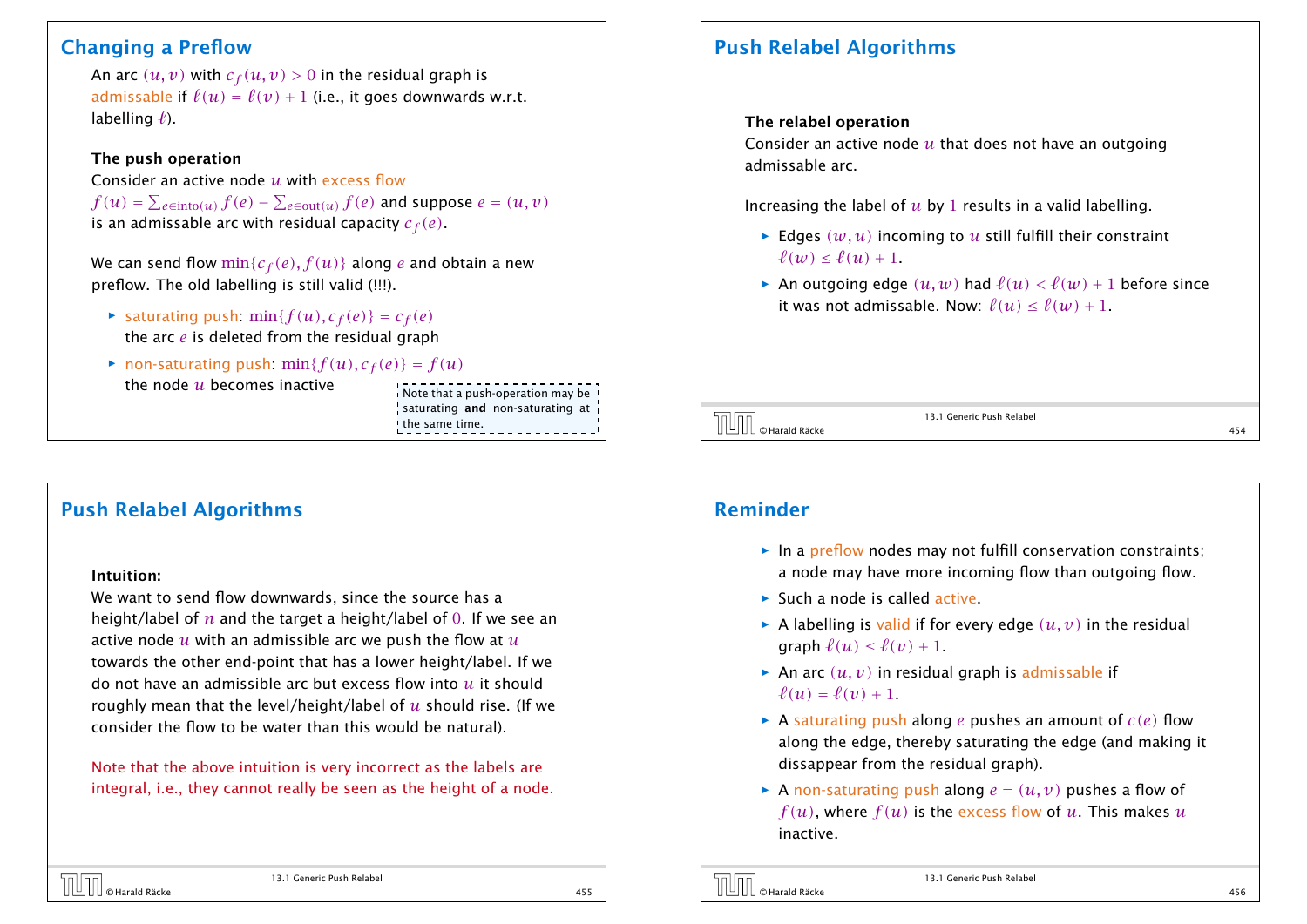### Push Relabel Algorithms

|            | <b>Algorithm 3 maxflow</b> $(G, s, t, c)$          |
|------------|----------------------------------------------------|
|            | 1: find initial preflow $f$                        |
|            | 2: while there is active node $u$ do               |
| 3:         | <b>if</b> there is admiss. arc $e$ out of $u$ then |
| 4:<br>$5:$ | push(G, e, f, c)                                   |
|            | else                                               |
| 6:         | relabel $(u)$                                      |
|            | 7: return $f$                                      |
|            |                                                    |

In the following example we always stick to the same active node *u* until it becomes inactive but this is not required.

|                | 13.1 Generic Push Relabel |  |
|----------------|---------------------------|--|
| D Harald Räcke |                           |  |

Analysis<br>Analysis in the lemma is almost trivial. A node *v* having excess in the current preflow ships something to *v*. The residual graph allows to *undo* flow. Therefore, there must exist a path that can undo the shipment and move it back to *s*. However, a formal proof is required.

#### Lemma 30

*An active node has a path to s in the residual graph.*

#### Proof.

- *ñ* Let *A* denote the set of nodes that can reach *s*, and let *B* denote the remaining nodes. Note that  $s \in A$ .
- **►** In the following we show that a node  $b \in B$  has excess flow  $f(b) = 0$  which gives the lemma.
- $\blacktriangleright$  In the residual graph there are no edges into *A*, and, hence, no edges leaving *A*/entering *B* can carry any flow.
- *►* Let  $f(B) = \sum_{v \in B} f(v)$  be the excess flow of all nodes in *B*.

Animation for push relabel algorithms is only available in the lecture version of the slides. 13.1 Generic Push Relabel © Harald Räcke 458

Preflow Push Algorithm

Let 
$$
f : E \to \mathbb{R}_0^+
$$
 be a preflow. We introduce the notation  
\n
$$
f(x, y) = \begin{cases} 0 & (x, y) \notin E \\ f((x, y)) & (x, y) \in E \end{cases}
$$
\nWe have\n
$$
f(B) = \sum_{b \in B} f(b)
$$
\n
$$
= \sum_{b \in B} \left( \sum_{v \in V} f(v, b) - \sum_{v \in V} f(b, v) \right)
$$
\n
$$
= \sum_{b \in B} \left( \sum_{v \in A} f(v, b) + \sum_{v \in B} f(v, b) - \sum_{v \in A} f(b, v) - \sum_{v \in B} f(b, v) \right)
$$
\n
$$
= - \sum_{b \in B} \sum_{v \in A} f(b, v)
$$
\n
$$
\leq 0
$$

Hence, the excess flow  $f(b)$  must be 0 for every node  $b \in B$ .

13.1 Generic Push Relabel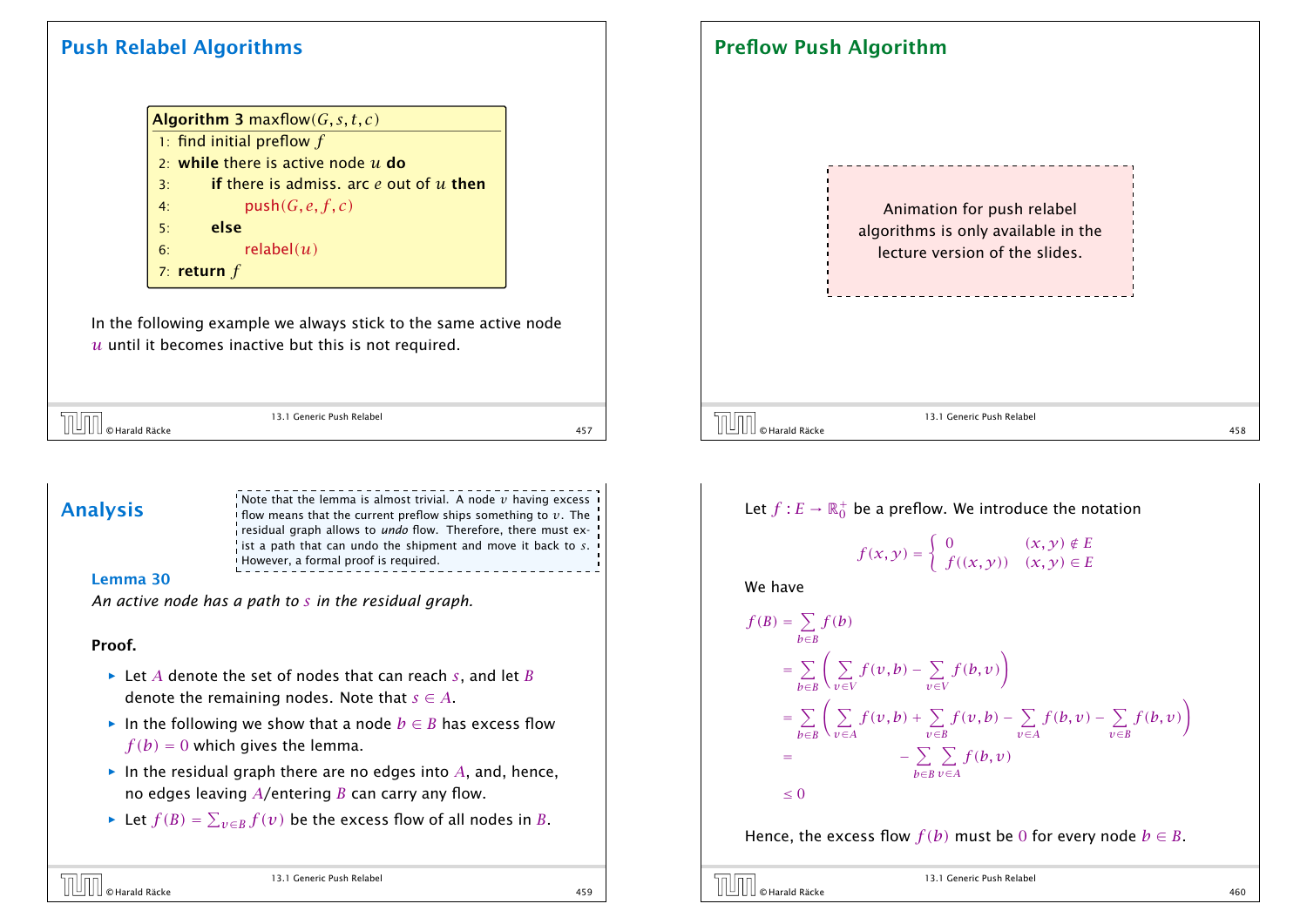### Analysis

#### Lemma 31

*The label of a node cannot become larger than* 2*n* − 1*.*

#### Proof.

 $\triangleright$  When increasing the label at a node  $u$  there exists a path from  $u$  to  $s$  of length at most  $n-1$ . Along each edge of the path the height/label can at most drop by 1, and the label of the source is *n*.

#### Lemma 32

*There are only*  $O(n^2)$  *relabel operations.* 

|  | $\left[\begin{matrix} 1 & 0 \\ 0 & 0 \end{matrix}\right]$ $\odot$ Harald Räcke | 13.1 Generic Push Relabel |
|--|--------------------------------------------------------------------------------|---------------------------|
|  |                                                                                |                           |

13.1 Generic Push Relabel

#### Lemma 34

*The number of non-saturating pushes performed is at most*  $O(n^2m)$ 

#### Proof.

- $\blacktriangleright$  Define a potential function  $\Phi(f) = \sum_{\text{active nodes } \nu} \ell(\nu)$
- $▶$  A saturating push increases  $\Phi$  by  $\leq 2n$  (when the target node becomes active it may contribute at most 2*n* to the sum).
- **►** A relabel increases  $\Phi$  by at most 1.
- **►** A non-saturating push decreases  $\Phi$  by at least 1 as the node that is pushed from becomes inactive and has a label that is strictly larger than the target.
- ▶ Hence,

#non-saturating\_pushes  $\leq$  #relabels + 2*n* · #saturating\_pushes  $\leq \mathcal{O}(n^2m)$ .

### Analysis

#### Lemma 33

*The number of saturating pushes performed is at most*  $O(mn)$ *.* 

#### Proof.

- $\blacktriangleright$  Suppose that we just made a saturating push along  $(u, v)$ .
- $\blacktriangleright$  Hence, the edge  $(u, v)$  is deleted from the residual graph.
- **For the edge to appear again, a push from**  $v$  **to**  $u$  **is** required.
- $\triangleright$  Currently,  $\ell(u) = \ell(v) + 1$ , as we only make pushes along admissable edges.
- For a push from  $v$  to  $u$  the edge  $(v, u)$  must become admissable. The label of  $v$  must increase by at least 2.
- *►* Since the label of *v* is at most  $2n 1$ , there are at most *n* pushes along *(u, v)*.

### Analysis

#### Theorem 35

*There is an implementation of the generic push relabel algorithm with running time*  $O(n^2m)$ *.* 

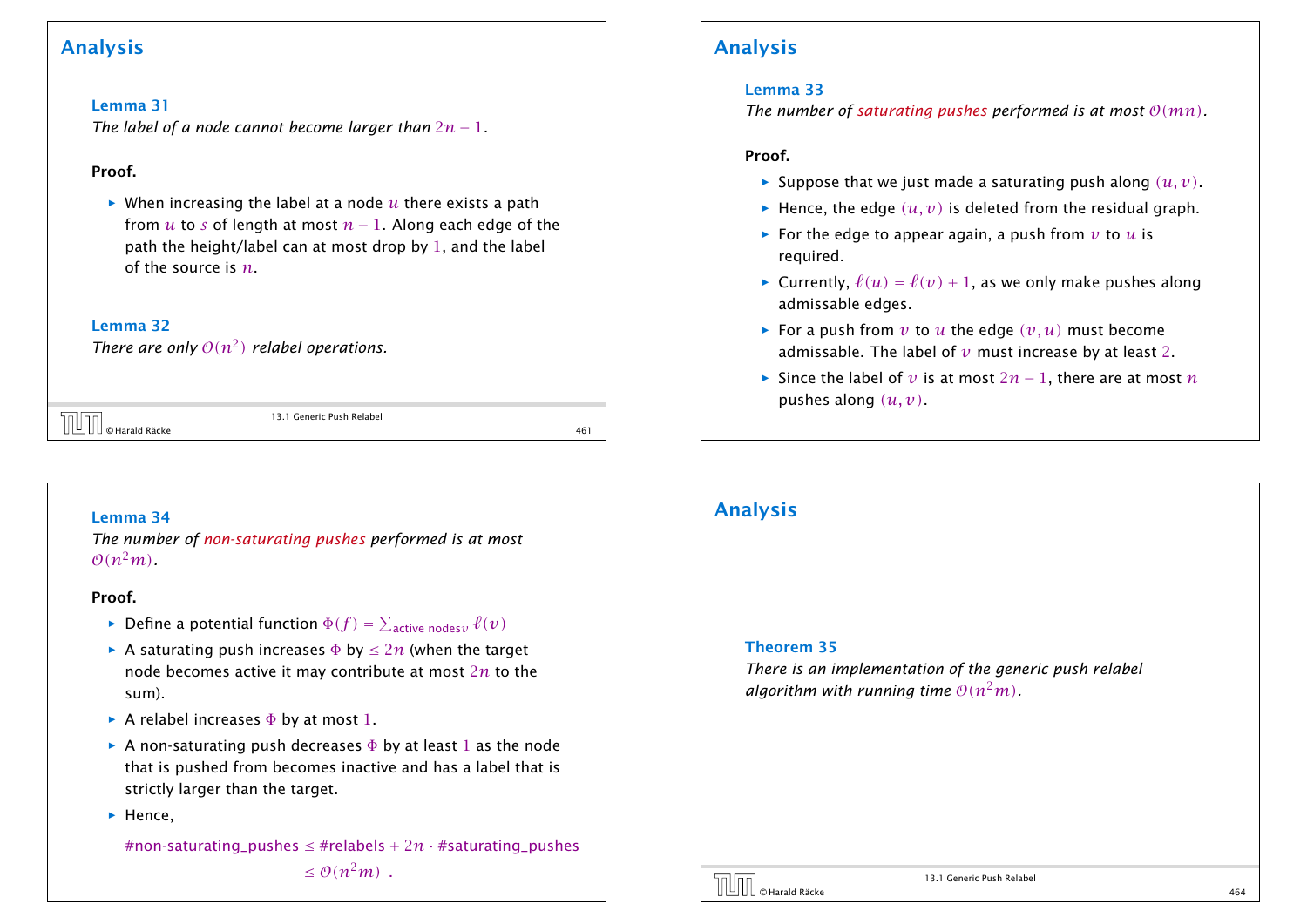### Analysis

#### Proof:

For every node maintain a list of admissable edges starting at that node. Further maintain a list of active nodes.

- A push along an edge  $(u, v)$  can be performed in constant time
	- $\blacktriangleright$  check whether edge  $(v, u)$  needs to be added to  $G_f$
	- $\triangleright$  check whether  $(u, v)$  needs to be deleted (saturating push)
	- $\triangleright$  check whether  $u$  becomes inactive and has to be deleted from the set of active nodes

A relabel at a node *u* can be performed in time  $O(n)$ 

- **Following check** for all outgoing edges if they become admissable
- $\rightarrow$  check for all incoming edges if they become non-admissable

| ا د ک                         | 13.1 Generic Push Relabel |    |
|-------------------------------|---------------------------|----|
| III © Harald Räcke<br>'     ⊔ |                           | 46 |

In order for *e* to become admissable the other end-point say *v* has to push flow to  $u$  (so that the edge  $(u, v)$  re-appears of *v* needs to be larger than the label of  $\mu$ . Then in order to make  $(u, v)$  admissable the label of *u* has to increase.

#### Lemma 36

*If*  $v =$  null *in Line 3, then there is no* in the residual graph). For this the label *outgoing admissable edge from u.*

#### Proof.

- $\triangleright$  While pushing from  $u$  the current-neighbour pointer is only advanced if the current edge is not admissable.
- $\blacktriangleright$  The only thing that could make the edge admissable again would be a relabel at *u*.
- $\blacktriangleright$  If we reach the end of the list ( $v = \text{null}$ ) all edges are not admissable.

This shows that discharge $(u)$  is correct, and that we can perform a relabel in Line 4.

#### Analysis

For special variants of push relabel algorithms we organize the neighbours of a node into a linked list (possible neighbours in the residual graph  $G_f$ ). Then we use the discharge-operation:

| <b>Algorithm 4 discharge <math>(u)</math></b> |                                                             |  |
|-----------------------------------------------|-------------------------------------------------------------|--|
|                                               | 1: while $u$ is active do                                   |  |
| 2:                                            | $v \leftarrow u$ .current-neighbour                         |  |
| 3:                                            | if $v = \text{null}$ then                                   |  |
| 4:                                            | relabel $(u)$                                               |  |
| 5:                                            | $u$ .current-neighbour $\leftarrow u$ .neighbour-list-head  |  |
| 6:                                            | else                                                        |  |
| 7:                                            | if $(u, v)$ admissable then push $(u, v)$                   |  |
| 8:                                            | <b>else</b> u.current-neighbour $\leftarrow v$ next-in-list |  |

Note that *u.current*-*neighbour* is a global variable. It is only changed within the discharge routine, but keeps its value between consecutive calls to discharge.

### 13.2 Relabel to Front

|     | <b>Algorithm 21</b> relabel-to-front( $G, s, t$ )                       |
|-----|-------------------------------------------------------------------------|
|     | 1: initialize preflow                                                   |
|     | 2: initialize node list L containing $V \setminus \{s,t\}$ in any order |
|     | 3: foreach $u \in V \setminus \{s, t\}$ do                              |
| 4:  | $u$ .current-neighbour $\leftarrow u$ .neighbour-list-head              |
|     | $5: u \leftarrow L$ head                                                |
|     | 6: while $u \neq null$ do                                               |
| 7:  | old-height $-\ell(u)$                                                   |
| 8:  | discharge(u)                                                            |
| 9:  | if $\ell(u) > old$ - <i>height</i> then // relabel happened             |
| 10: | move $u$ to the front of $L$                                            |
| 11: | $u \leftarrow u$ . next                                                 |

 $\Box$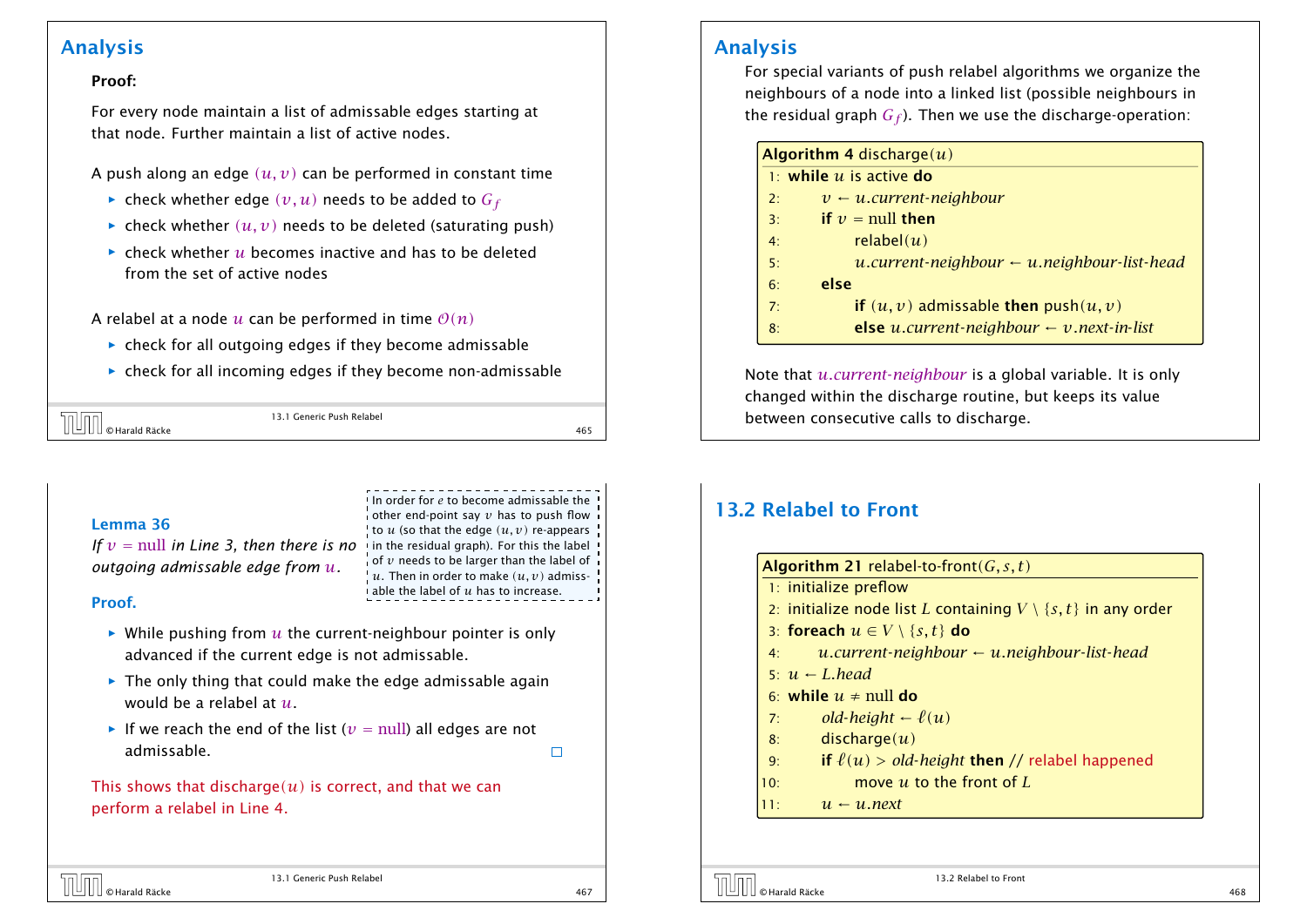### 13.2 Relabel to Front

#### Lemma 37 (Invariant)

*In Line 6 of the relabel-to-front algorithm the following invariant holds.*

- 1. *The sequence L is topologically sorted w.r.t. the set of admissable edges; this means for an admissable edge (x, y) the node x appears before*  $\nu$  *in sequence L.*
- 2. *No node before u in the list L is active.*

© Harald Räcke 469

13.2 Relabel to Front

### 13.2 Relabel to Front

#### Proof:

- *ñ* Maintenance:
	- 2. If we do a relabel there is nothing to prove because the only node before  $u^{\prime}$  ( $u$  in the next iteration) will be the current *u*; the discharge(*u*) operation only terminates when *u* is not active anymore.

For the case that we do not relabel, observe that the only way a predecessor could be active is that we push flow to it via an admissable arc. However, all admissable arc point to successors of *u*.

Note that the invariant means that for  $u = \text{null}$  we have a preflow with a valid labelling that does not have active nodes. This means we have a maximum flow.

# © Harald Räcke 471

13.2 Relabel to Front

#### Proof:

- $\blacktriangleright$  Initialization:
	- 1. In the beginning *s* has label  $n \geq 2$ , and all other nodes have label 0. Hence, no edge is admissable, which means that any ordering *L* is permitted.
	- 2. We start with *u* being the head of the list; hence no node before *u* can be active
- *ñ* Maintenance:
	- 1. **★** Pushes do no create any new admissable edges. Therefore, if discharge*()* does not relabel *u*, *L* is still topologically sorted.

 $\triangleright$  After relabeling,  $u$  cannot have admissable incoming edges as such an edge  $(x, u)$  would have had a difference  $\ell(x) - \ell(u) \geq 2$  before the re-labeling (such edges do not exist in the residual graph).

Hence, moving *u* to the front does not violate the sorting property for any edge; however it fixes this property for all admissable edges leaving *u* that were generated by the relabeling.

### 13.2 Relabel to Front

#### Lemma 38

*There are at most*  $O(n^3)$  *calls to discharge* $(u)$ *.* 

Every discharge operation without a relabel advances *u* (the current node within list *L*). Hence, if we have *n* discharge operations without a relabel we have  $u = \text{null}$  and the algorithm terminates.

Therefore, the number of calls to discharge is at most  $n$ (#*relabels* + 1) =  $O(n^3)$ .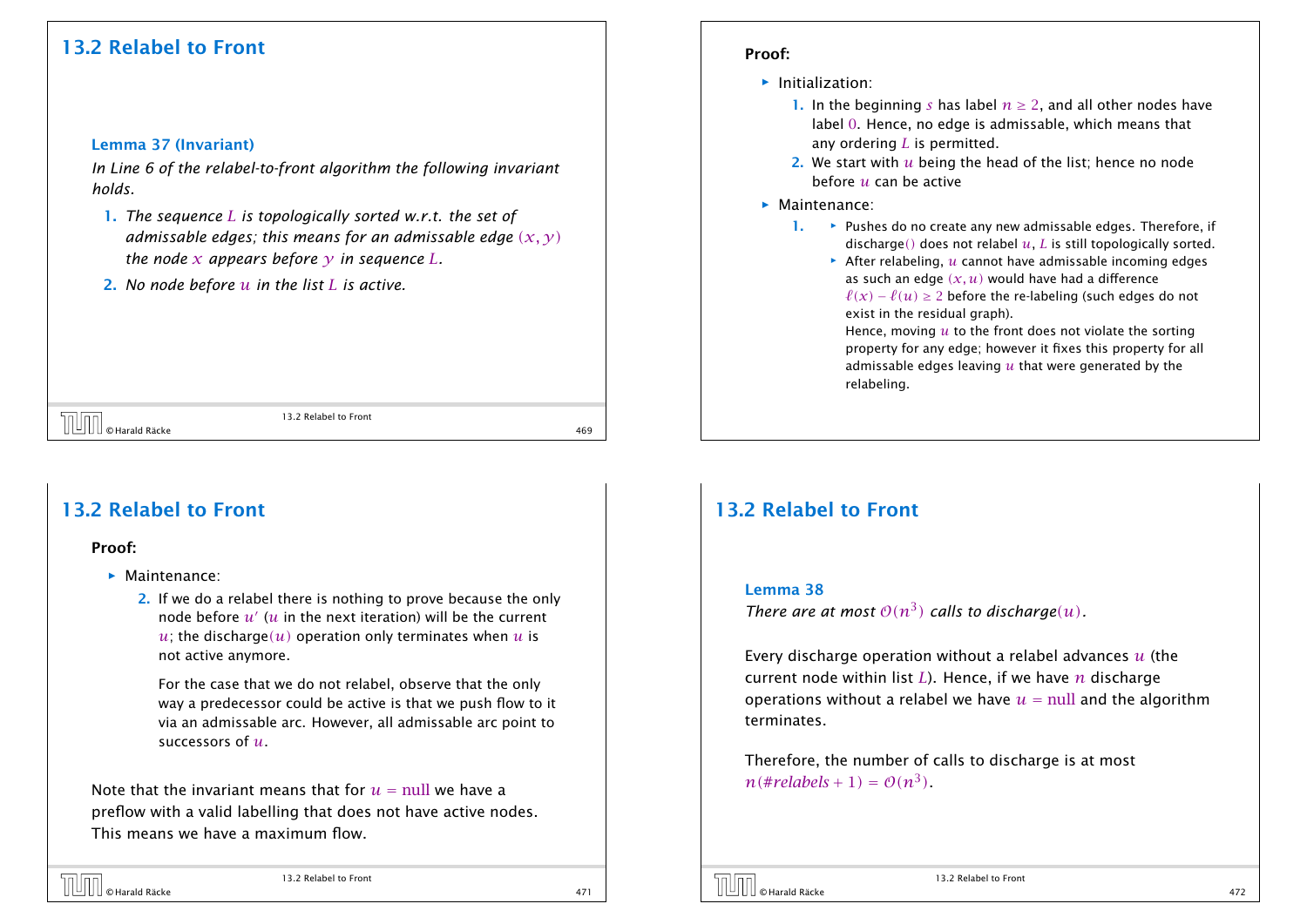### 13.2 Relabel to Front

#### Lemma 39

*The cost for all relabel-operations is only*  $O(n^2)$ *.* 

A relabel-operation at a node is constant time (increasing the label and resetting  $u.current\text{-}neighbor$ ). In total we have  $\mathcal{O}(n^2)$ relabel-operations.

© Harald Räcke 473

13.2 Relabel to Front

### 13.2 Relabel to Front

#### Lemma 41

The cost for all non-saturating push-operations is only  $O(n^3)$ .

A non-saturating push-operation takes constant time and ends the current call to discharge(). Hence, there are only  $\mathcal{O}(n^3)$  such operations.

#### Theorem 42

*The push-relabel algorithm with the rule relabel-to-front takes time*  $O(n^3)$ .

### 13.2 Relabel to Front

Note that by definition a saturing push operation  $(\min\{c_f(e), f(u)\} = c_f(e))$  can at the same time be a non-saturating push operation  $(\min\{c_f(e), f(u)\} = f(u))$ .

#### Lemma 40

*The cost for all saturating push-operations that are not also non-saturating push-operations is only*  $O(mn)$ *.* 

Note that such a push-operation leaves the node *u* active but makes the edge *e* disappear from the residual graph. Therefore the push-operation is immediately followed by an increase of the pointer *u.current*-*neighbour*.

This pointer can traverse the neighbour-list at most  $O(n)$  times (upper bound on number of relabels) and the neighbour-list has only  $degree(u) + 1$  many entries (+1 for null-entry).

© Harald Räcke 474

13.2 Relabel to Front

### 13.3 Highest Label

| <b>Algorithm 6</b> highest-label( $G, s, t$ )                    |
|------------------------------------------------------------------|
| 1: initialize preflow                                            |
| 2: foreach $u \in V \setminus \{s, t\}$ do                       |
| $u$ .current-neighbour $\leftarrow u$ .neighbour-list-head<br>3: |
| 4: while $\exists$ active node u do                              |
| select active node $u$ with highest label<br>5:                  |
| discharge(u)<br>6:                                               |
|                                                                  |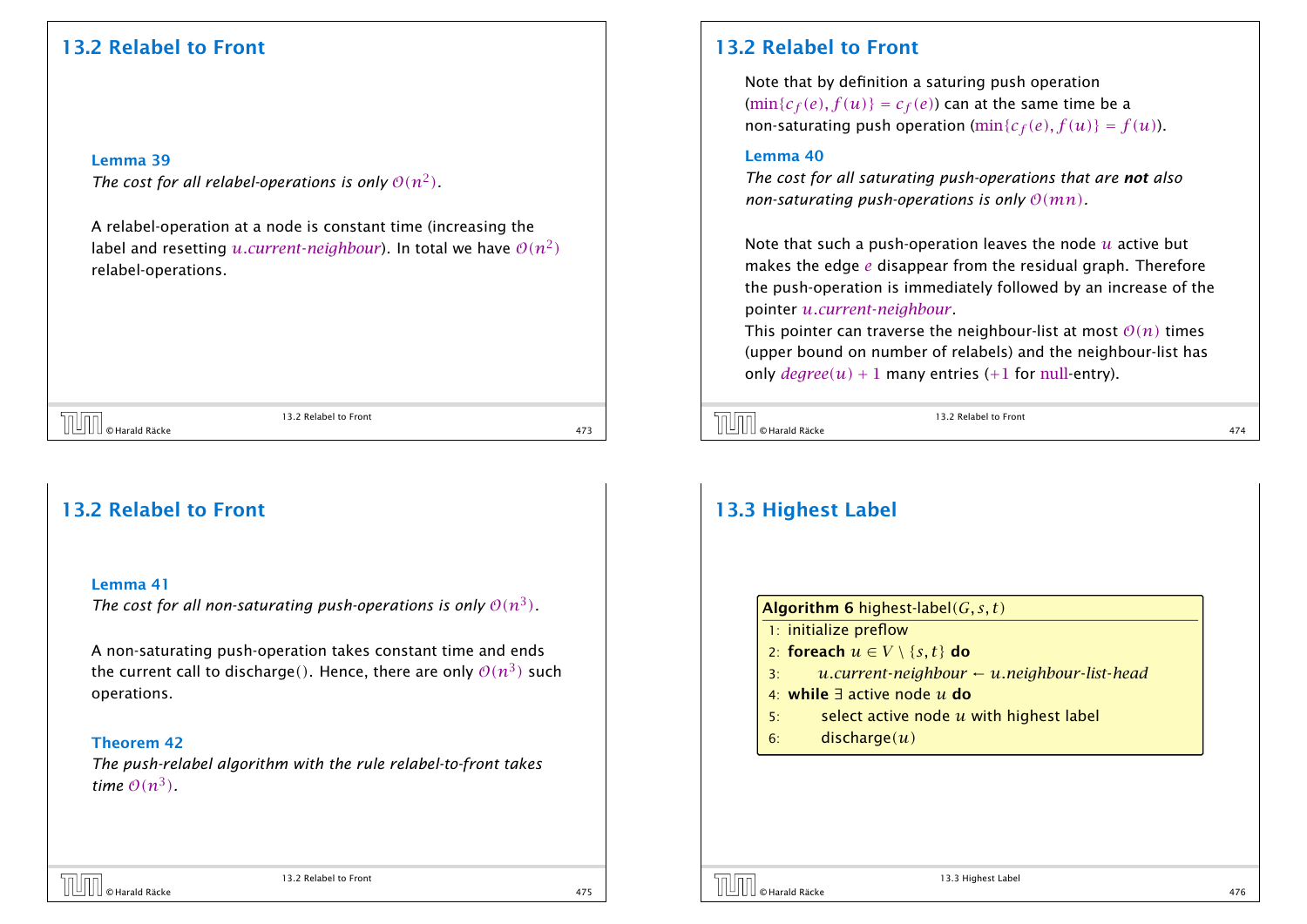### 13.3 Highest Label

#### Lemma 43

*When using highest label the number of non-saturating pushes is only*  $O(n^3)$ .

A push from a node on level  $\ell$  can only "activate" nodes on levels strictly less than  $\ell$ .

This means, after a non-saturating push from *u* a relabel is required to make *u* active again.

Hence, after *n* non-saturating pushes without an intermediate relabel there are no active nodes left.

Therefore, the number of non-saturating pushes is at most  $n$ (#*relabels* + 1) =  $O(n^3)$ .

### 13.3 Highest Label

Maintain lists  $L_i, \, i \in \{0, \ldots, 2n\},$  where list  $L_i$  contains active nodes with label *i* (maintaining these lists induces only constant additional cost for every push-operation and for every relabel-operation).

After a discharge operation terminated for a node *u* with label *k*, traverse the lists  $L_k, L_{k-1}, \ldots, L_0$ , (in that order) until you find a non-empty list.

Unless the last (non-saturating) push was to *s* or *t* the list  $k-1$ must be non-empty (i.e., the search takes constant time).

13.3 Highest Label © Harald Räcke 479

### 13.3 Highest Label

Since a discharge-operation is terminated by a non-saturating push this gives an upper bound of  $\mathcal{O}(n^3)$  on the number of discharge-operations.

The cost for relabels and saturating pushes can be estimated in exactly the same way as in the case of the generic push-relabel algorithm.

#### Question:

How do we find the next node for a discharge operation?

 $\overline{13.3}$  Highest Label<br> $\overline{13.3}$  Highest Label<br>478

13.3 Highest Label

### 13.3 Highest Label

Hence, the total time required for searching for active nodes is at most

 $O(n^3) + n$ (#non-saturating-pushes-to-s-or-t)

#### Lemma 44

The number of non-saturating pushes to *s* or t is at most  $O(n^2)$ .

With this lemma we get

Theorem 45 *The push-relabel algorithm with the rule highest-label takes time*  $\mathcal{O}(n^3)$ .

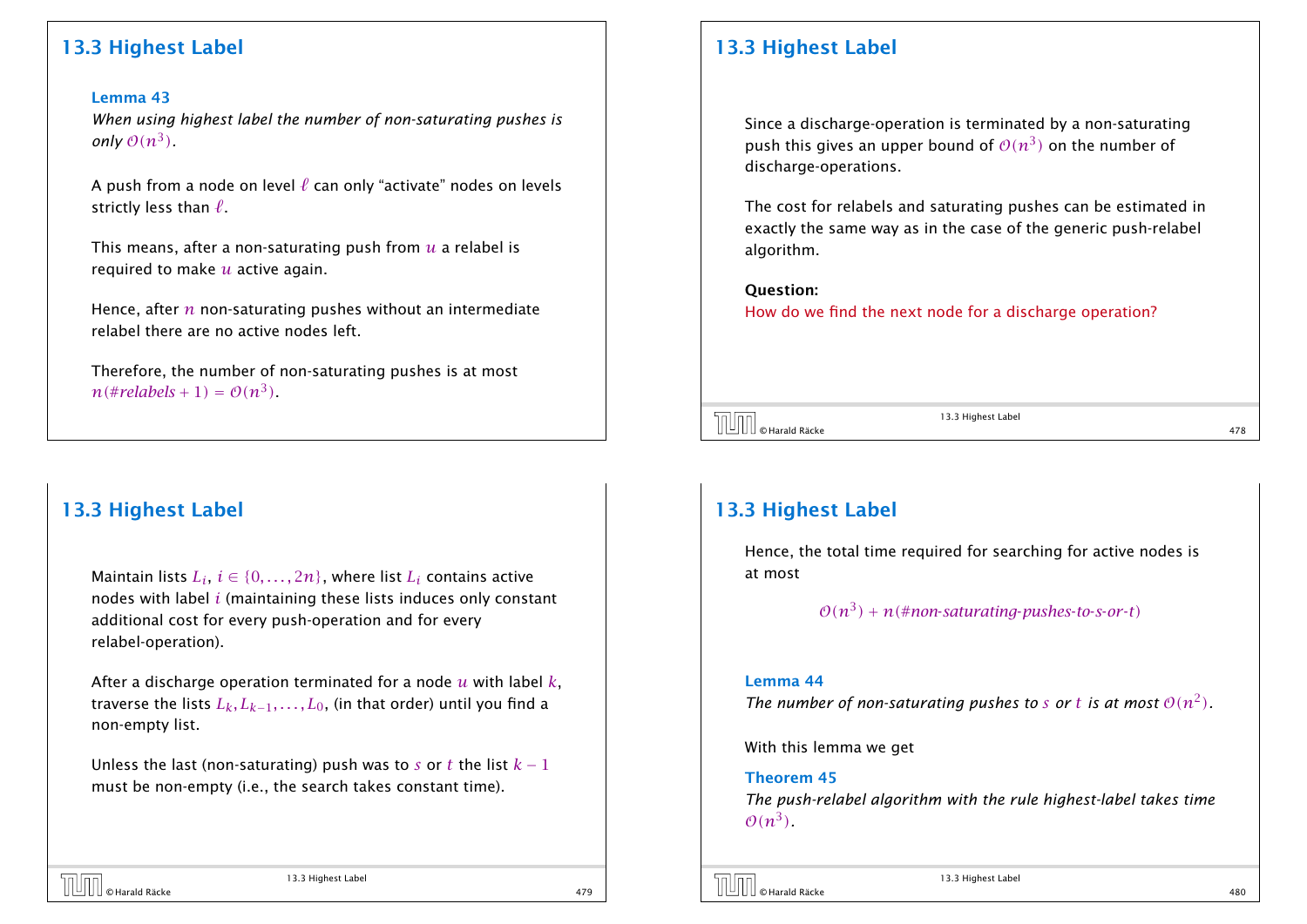### 13.3 Highest Label

#### Proof of the Lemma.

- ▶ We only show that the number of pushes to the source is at most  $\mathcal{O}(n^2)$ . A similar argument holds for the target.
- After a node *v* (which must have  $\ell(v) = n + 1$ ) made a non-saturating push to the source there needs to be another node whose label is increased from  $\leq n+1$  to  $n+2$  before *v* can become active again.
- $\blacktriangleright$  This happens for every push that *v* makes to the source. Since, every node can pass the threshold  $n + 2$  at most once, *v* can make at most *n* pushes to the source.
- **As this holds for every node the total number of pushes to** the source is at most  $\mathcal{O}(n^2)$ .

|                       | 13.3 Highest Label |  |
|-----------------------|--------------------|--|
| ∐ © Harald Räcke<br>ш |                    |  |



### Mincost Flow

#### Problem Definition:

```
min \sum_e c(e) f(e)s.t. \forall e \in E: 0 \le f(e) \le u(e)∀v ∈ V: f(v) = b(v)
```
- $\blacktriangleright$  *G* = *(V, E)* is a directed graph.
- $\blacktriangleright$  *u* : *E* →  $\mathbb{R}_0^+$   $\cup$  { $\infty$ } is the capacity function.
- $\blacktriangleright$  *c* :  $E \rightarrow \mathbb{R}$  is the cost function (note that *c(e)* may be negative).
- *► b* :  $V \to \mathbb{R}$ ,  $\sum_{v \in V} b(v) = 0$  is a demand function.

 $\begin{array}{c} \hline \text{[}} \text{[] } \text{[] } \text{[] } \text{[] } \text{[] } \text{[] } \text{[] } \text{[] } \text{[] } \text{[] } \text{[] } \text{[] } \text{[] } \text{[] } \text{[] } \text{[] } \text{[] } \text{[] } \text{[] } \text{[] } \text{[] } \text{[] } \text{[] } \text{[] } \text{[] } \text{[] } \text{[] } \text{[] } \text{[] } \text{[] } \text{[] } \text{[] } \text{[] } \text{[] } \$ 

14 Mincost Flow

# Solve Maxflow Using Mincost Flow

#### Solve decision version of maxflow:

- ▶ Given a flow network for a standard maxflow problem, and a value *k*.
- *►* Set  $b(v) = 0$  for every node apart from *s* or *t*. Set  $b(s) = -k$ and  $b(t) = k$ .
- **Follo** Set edge-costs to zero, and keep the capacities.
- $\blacktriangleright$  There exists a maxflow of value at least  $k$  if and only if the mincost-flow problem is feasible.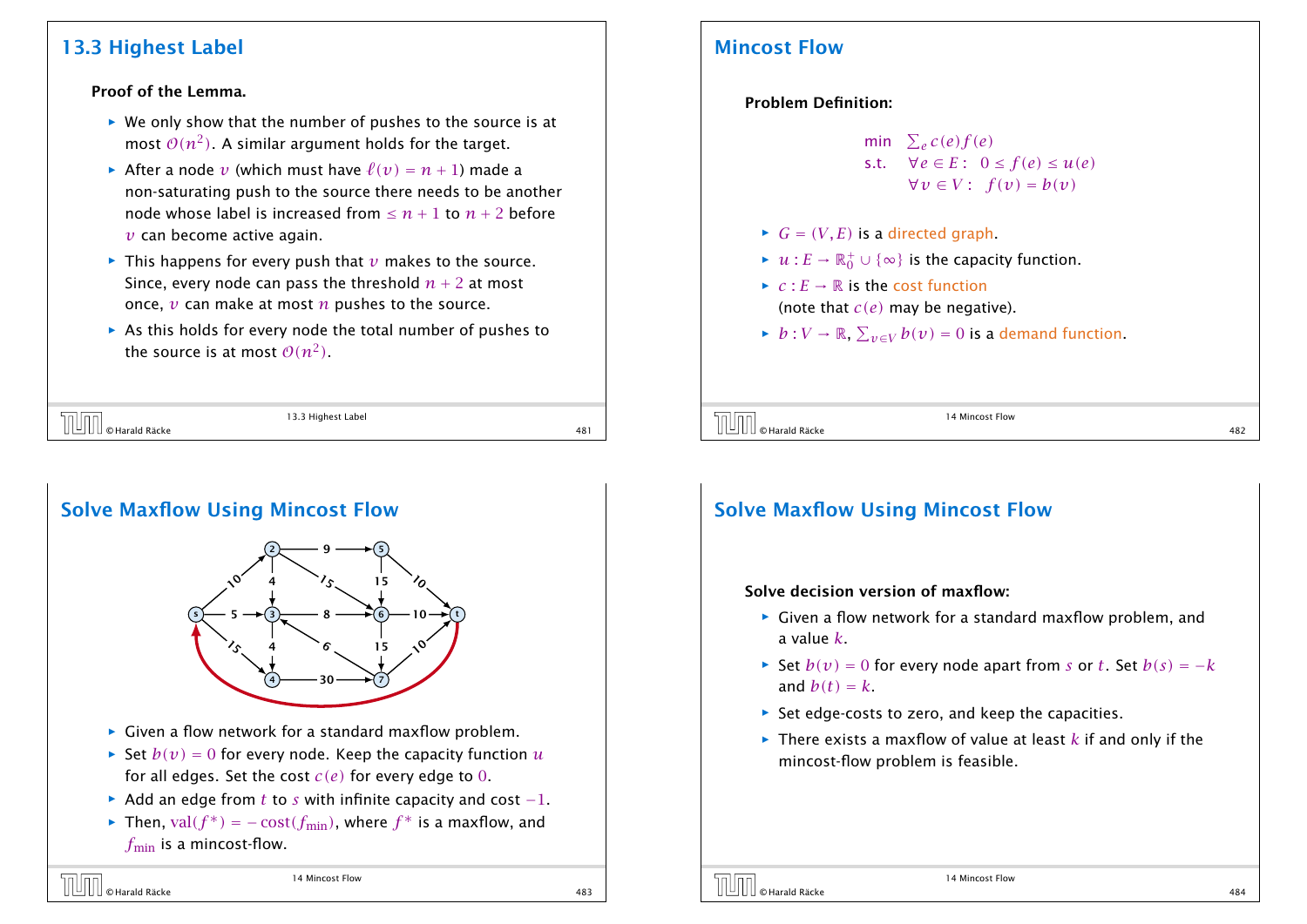### Generalization

Our model:

min  $\sum_e c(e) f(e)$ s.t.  $\forall e \in E: 0 \le f(e) \le u(e)$  $∀v ∈ V$ :  $f(v) = b(v)$ 

where  $b: V \to \mathbb{R}, \Sigma_v b(v) = 0; u: E \to \mathbb{R}_0^+ \cup {\infty}; c: E \to \mathbb{R};$ 

### A more general model?

min  $\sum_e c(e) f(e)$ s.t.  $\forall e \in E: \ell(e) \leq f(e) \leq u(e)$ *∀v* ∈ *V* :  $a(v)$  ≤  $f(v)$  ≤  $b(v)$ 

where  $a: V \to \mathbb{R}, b: V \to \mathbb{R}, \ell: E \to \mathbb{R} \cup \{-\infty\}, u: E \to \mathbb{R} \cup \{\infty\}$  $c: E \to \mathbb{R}$ ;

|                   | <b>CALLE</b><br>$\sim$<br>Mincos*<br>: Flow<br>_____ |  |
|-------------------|------------------------------------------------------|--|
| Ш<br>Harald Räcke | 485                                                  |  |

*v*

*r*

**u(e)** = *b*(v) − *a*(v)

 $\lambda^{(e)}$  = 0<br> $\lambda^{(e)}$  = 0  $c_1(e) = 0$ 

### Reduction I

min  $\sum_e c(e) f(e)$ s.t.  $\forall e \in E: \ell(e) \leq f(e) \leq u(e)$ *∀v* ∈ *V* :  $a(v)$  ≤  $f(v)$  ≤  $b(v)$ 

#### We can assume that  $a(v) = b(v)$ :

Add new node *r* .

Add edge  $(r, v)$  for all  $v \in V$ . Set  $\ell(e) = c(e) = 0$  for these

edges.

Set  $u(e) = b(v) - a(v)$  for edge *(r, v)*.

Set  $a(v) = b(v)$  for all  $v \in V$ .

Set  $b(r) = -\sum_{v \in V} b(v)$ .

 $-\sum_{v} b(v)$  is negative; hence  $r$  is only sending flow.

### Generalization

#### **Differences**

- $\blacktriangleright$  Flow along an edge *e* may have non-zero lower bound  $\ell(e)$ .
- **Flow along** *e* may have negative upper bound  $u(e)$ .
- $\blacktriangleright$  The demand at a node *v* may have lower bound  $a(v)$  and upper bound  $b(v)$  instead of just lower bound = upper bound =  $b(v)$ .

© Harald Räcke 486

14 Mincost Flow

### Reduction II

min  $\sum_e c(e) f(e)$ s.t.  $\forall e \in E: \ell(e) \leq f(e) \leq u(e)$  $∀v ∈ V$ :  $f(v) = b(v)$ 

We can assume that either  $\ell(e) \neq -\infty$  or  $u(e) \neq \infty$ :



If  $c(e) = 0$  we can contract the edge/identify nodes *u* and *v*.

If  $c(e) \neq 0$  we can transform the graph so that  $c(e) = 0$ .

 $\begin{array}{|c|c|c|}\n\hline\n\text{14 Microsoft Flow}\n\hline\n\end{array}$   $\begin{array}{|c|c|c|}\n\hline\n\text{14 Microsoft Flow}\n\hline\n\end{array}$  488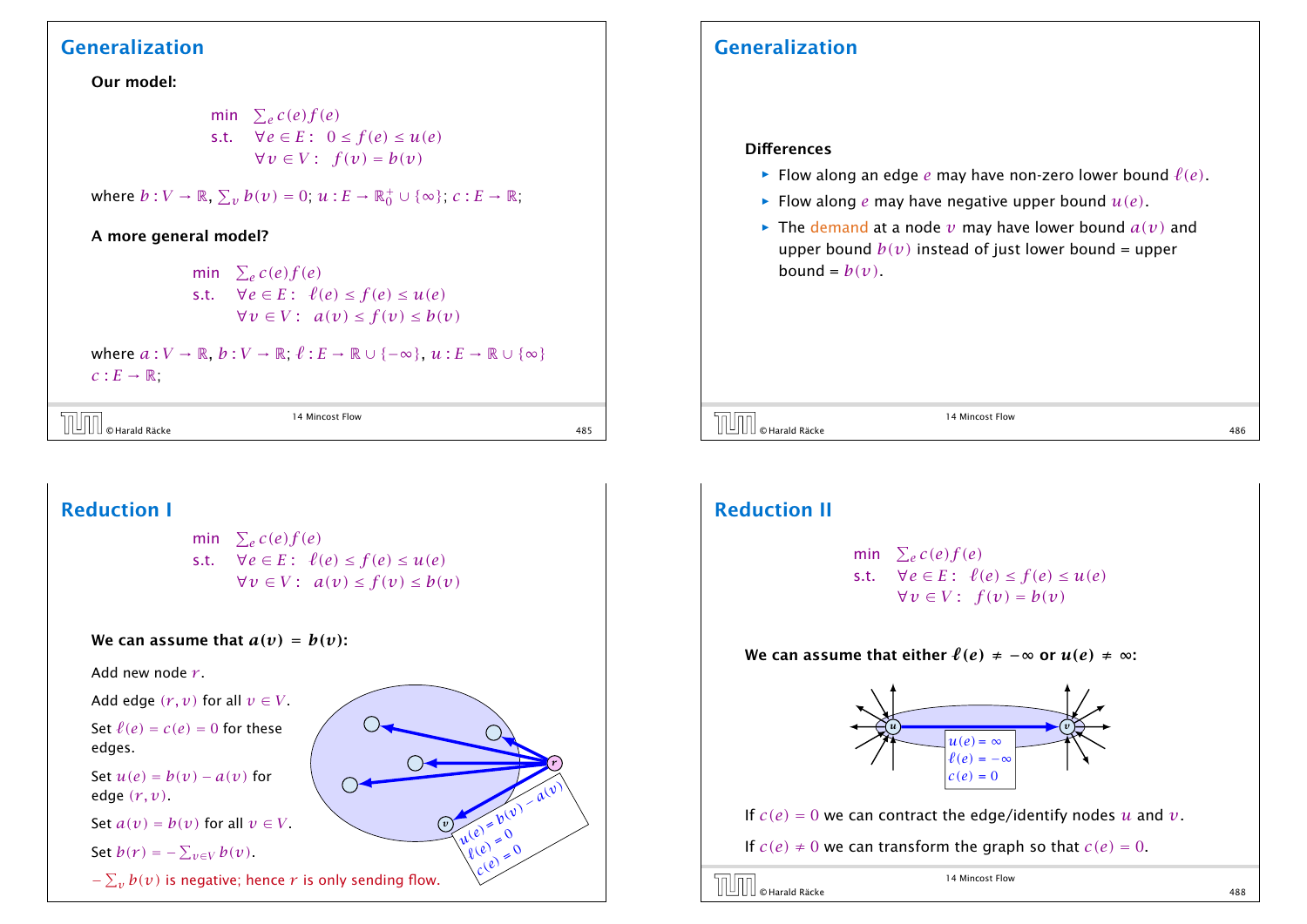### Reduction II

We can transform any network so that a particular edge has cost  $c(e) = 0$ :



Additionally we set  $b(u) = 0$ .

| D                                    | 14 Mincost Flow |                       |
|--------------------------------------|-----------------|-----------------------|
| <sup> </sup> © Harald Räcke<br>' ⊔ . |                 | 0 <sup>0</sup><br>489 |

### Reduction IV

- min  $\sum_e c(e) f(e)$ s.t.  $\forall e \in E: \ell(e) \leq f(e) \leq u(e)$  $∀v ∈ V$ :  $f(v) = b(v)$
- We can assume that  $\ell(e) = 0$ :





14 Mincost Flow

### Reduction III

min  $\sum_e c(e) f(e)$ s.t.  $\forall e \in E: \ell(e) \leq f(e) \leq u(e)$ *∀v* ∈ *V* :  $f(v) = b(v)$ 

#### We can assume that  $\ell(e) \neq -\infty$ :



Replace the edge by an edge in opposite direction.

|                   | 14 Mincost Flow |     |
|-------------------|-----------------|-----|
| Harald Räcke<br>- |                 | 190 |

### Applications

#### Caterer Problem

- $\blacktriangleright$  She needs to supply  $r_i$  napkins on *N* successive days.
- $\blacktriangleright$  She can buy new napkins at *p* cents each.
- $\blacktriangleright$  She can launder them at a fast laundry that takes *m* days and cost *f* cents a napkin.
- $\blacktriangleright$  She can use a slow laundry that takes  $k > m$  days and costs *s* cents each.
- **▶ At the end of each day she should determine how many to** send to each laundry and how many to buy in order to fulfill demand.
- **Minimize cost.**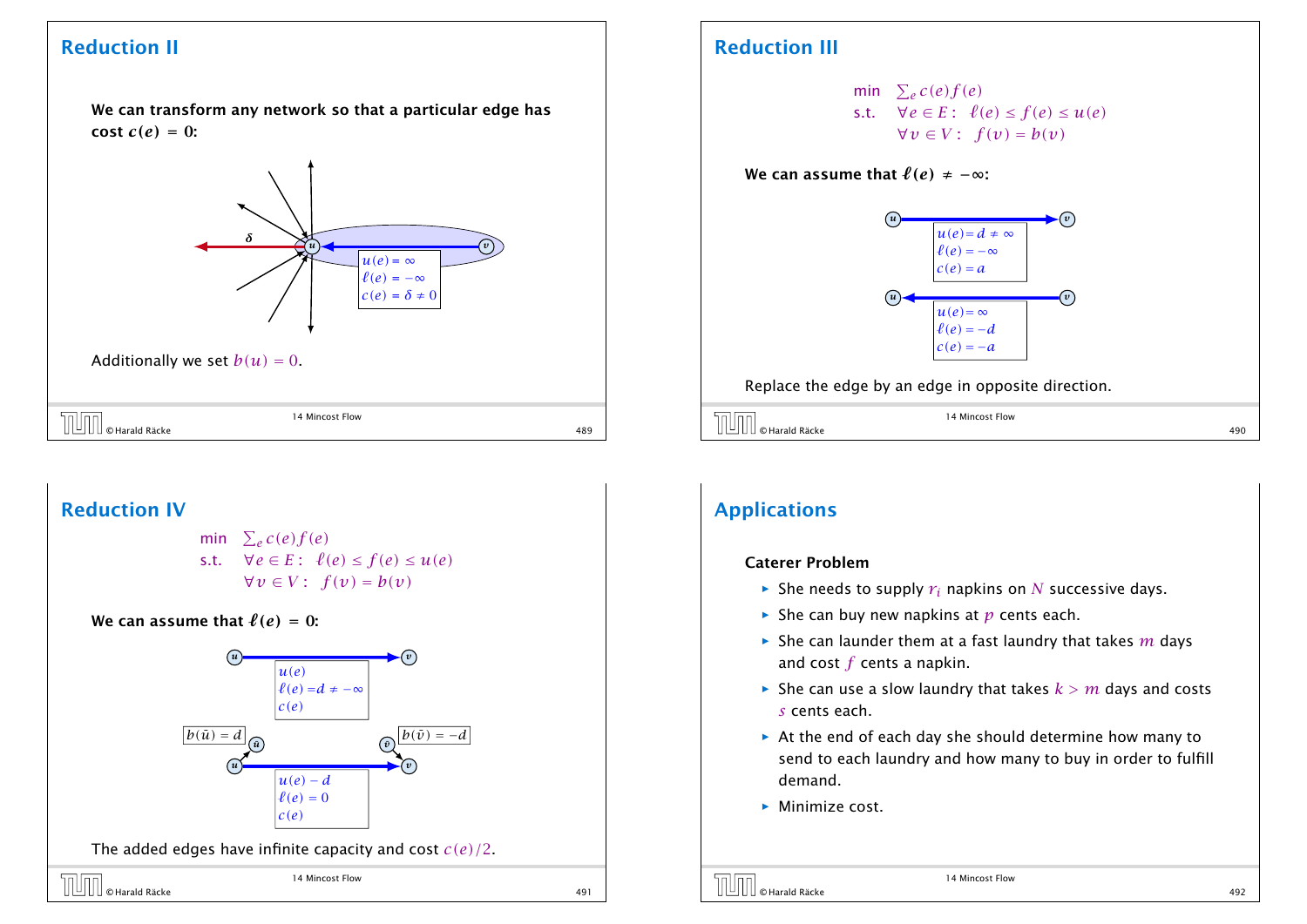





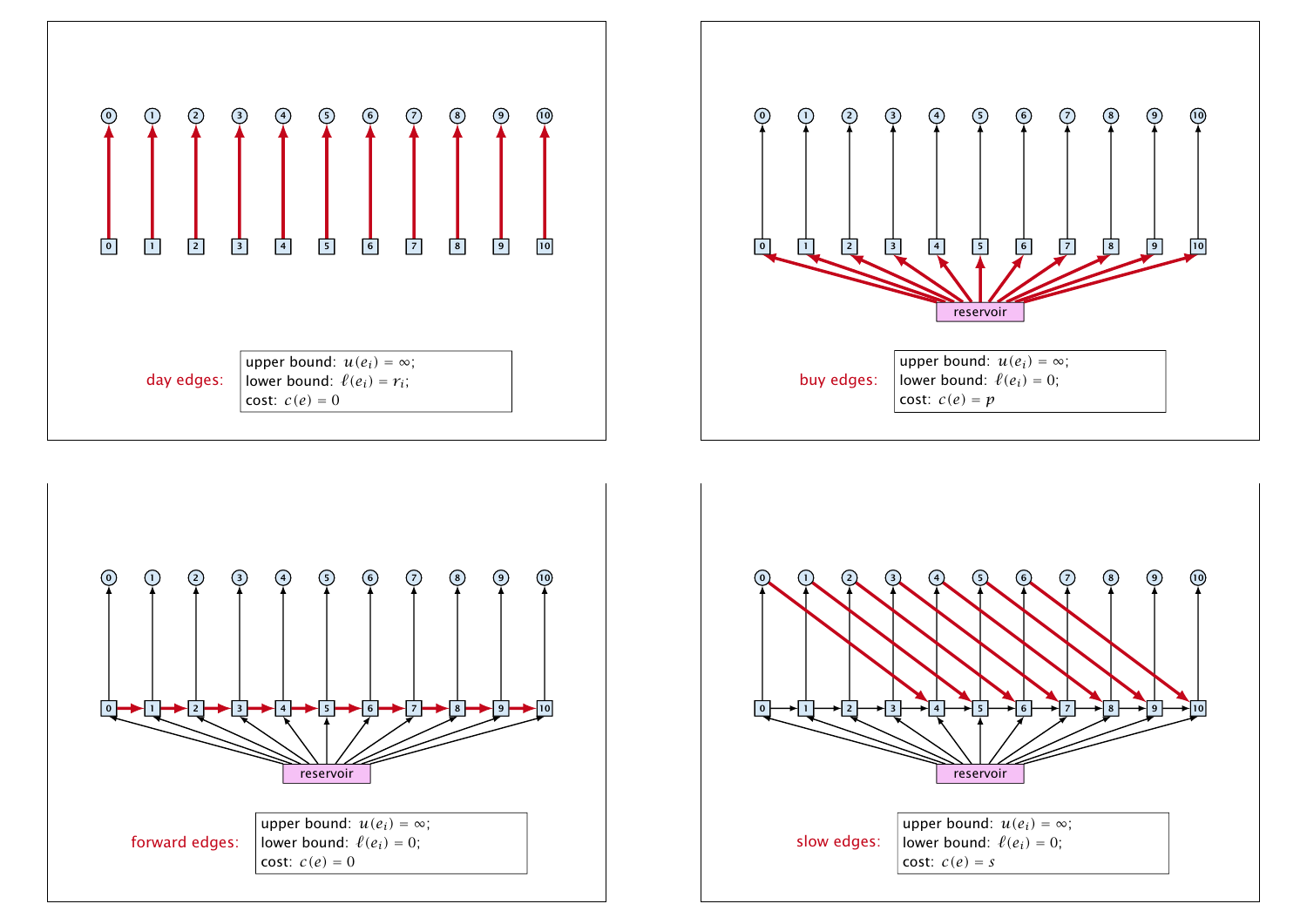



### Residual Graph

The residual graph for a mincost flow is exactly defined as the residual graph for standard flows, with the only exception that one needs to define a cost for the residual edge.

For a flow of *z* from  $u$  to  $v$  the residual edge  $(v, u)$  has capacity *z* and a cost of  $-c((u, v))$ .

### 14 Mincost Flow

A circulation in a graph  $G = (V, E)$  is a function  $f : E \to \mathbb{R}^+$  that has an excess flow  $f(v) = 0$  for every node  $v \in V$ .

A circulation is feasible if it fulfills capacity constraints, i.e.,  $f(e) \leq u(e)$  for every edge of *G*.

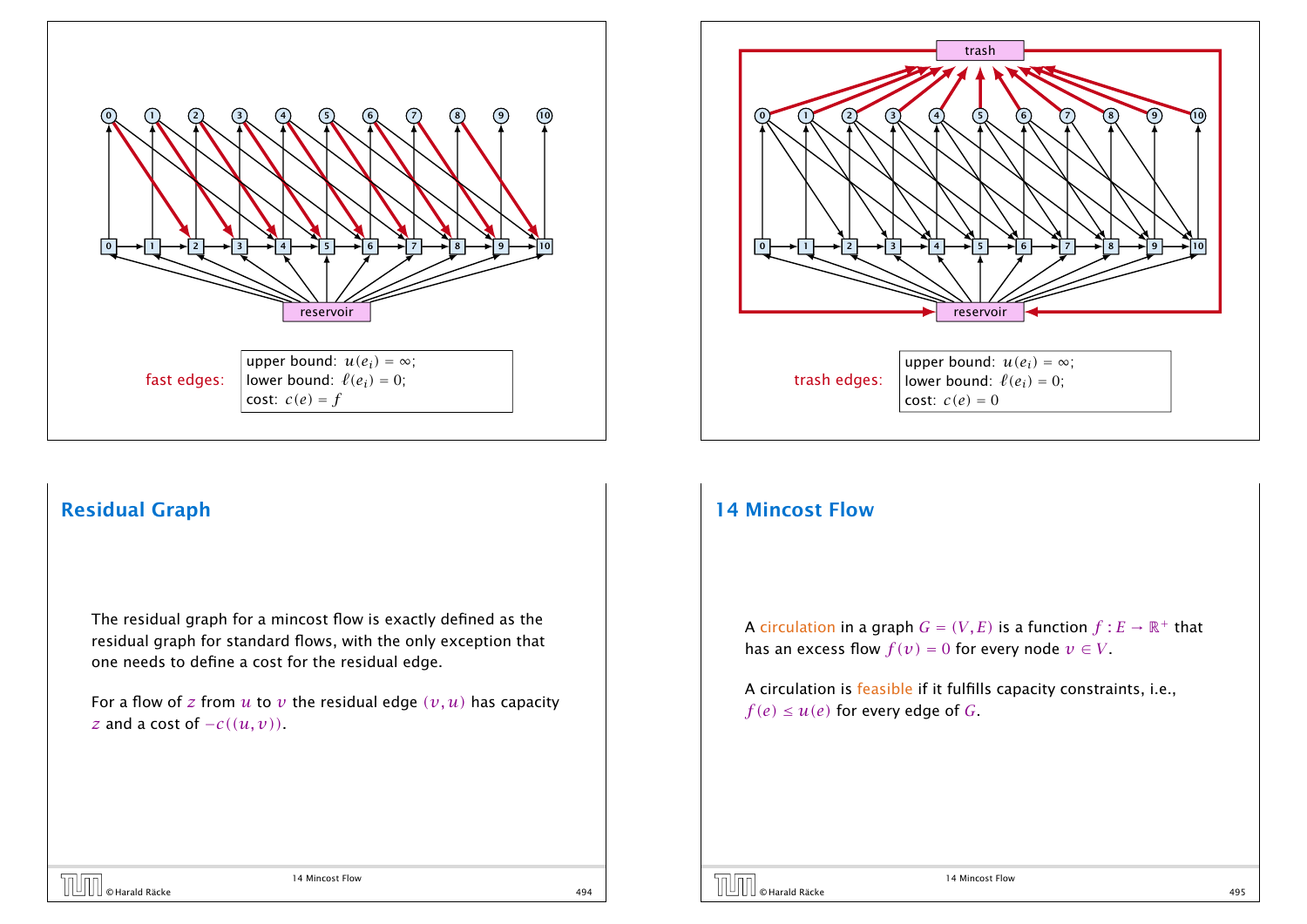#### Lemma 46

*A given flow is a mincost-flow if and only if the corresponding residual graph G<sup>f</sup> does not have a feasible circulation of negative cost.*

⇒ Suppose that *g* is a feasible circulation of negative cost in the residual graph.

Then  $f + g$  is a feasible flow with cost  $cost(f) + cost(g) < cost(f)$ . Hence, *f* is not minimum cost.

⇐ Let *f* be a non-mincost flow, and let *f* ∗ be a min-cost flow. We need to show that the residual graph has a feasible circulation with negative cost.

Clearly  $f^* - f$  is a circulation of negative cost. One can also easily see that it is feasible for the residual graph. (after sending −*f* in the residual graph (pushing all flow back) we arrive at the original graph; for this  $f^\ast$  is clearly feasible)

### 14 Mincost Flow

#### Lemma 47

*A graph (without zero-capacity edges) has a feasible circulation of negative cost if and only if it has a negative cycle w.r.t. edge-weights*  $c : E \to \mathbb{R}$ .

#### Proof.

- ▶ Suppose that we have a negative cost circulation.
- **Find directed path only using edges that have non-zero flow.**
- **Follo** If this path has negative cost you are done.
- **▶** Otherwise send flow in opposite direction along the cycle until the bottleneck edge(s) does not carry any flow.
- ▶ You still have a circulation with negative cost.
- ▶ Repeat.

| For previous slide:<br>$g = f^* - f$ is obtained by computing $\Delta(e) = f^*(e) - f(e)$ for every<br>edge $e = (u, v)$ . If the result is positive set $g((u, v)) = \Delta(e)$ and<br>$g((v, u)) = 0$ . Otherwise set $g((u, v)) = 0$ and $g((v, u)) = -\Delta(e)$ . |     |
|------------------------------------------------------------------------------------------------------------------------------------------------------------------------------------------------------------------------------------------------------------------------|-----|
| 14 Mincost Flow<br>© Harald Räcke                                                                                                                                                                                                                                      | 496 |

### 14 Mincost Flow

**Contract Contract Contract Contract**  $\overline{\mathbb{I}}$ 

#### Algorithm 22 CycleCanceling $(G = (V, E), c, u, b)$

- 1: establish a feasible flow *f* in *G*
- 2: while *G<sup>f</sup>* contains negative cycle do
- 3: use Bellman-Ford to find a negative circuit *Z*
- 4:  $\delta \leftarrow \min\{u_f(e) \mid e \in Z\}$
- 5: augment *δ* units along *Z* and update *G<sup>f</sup>*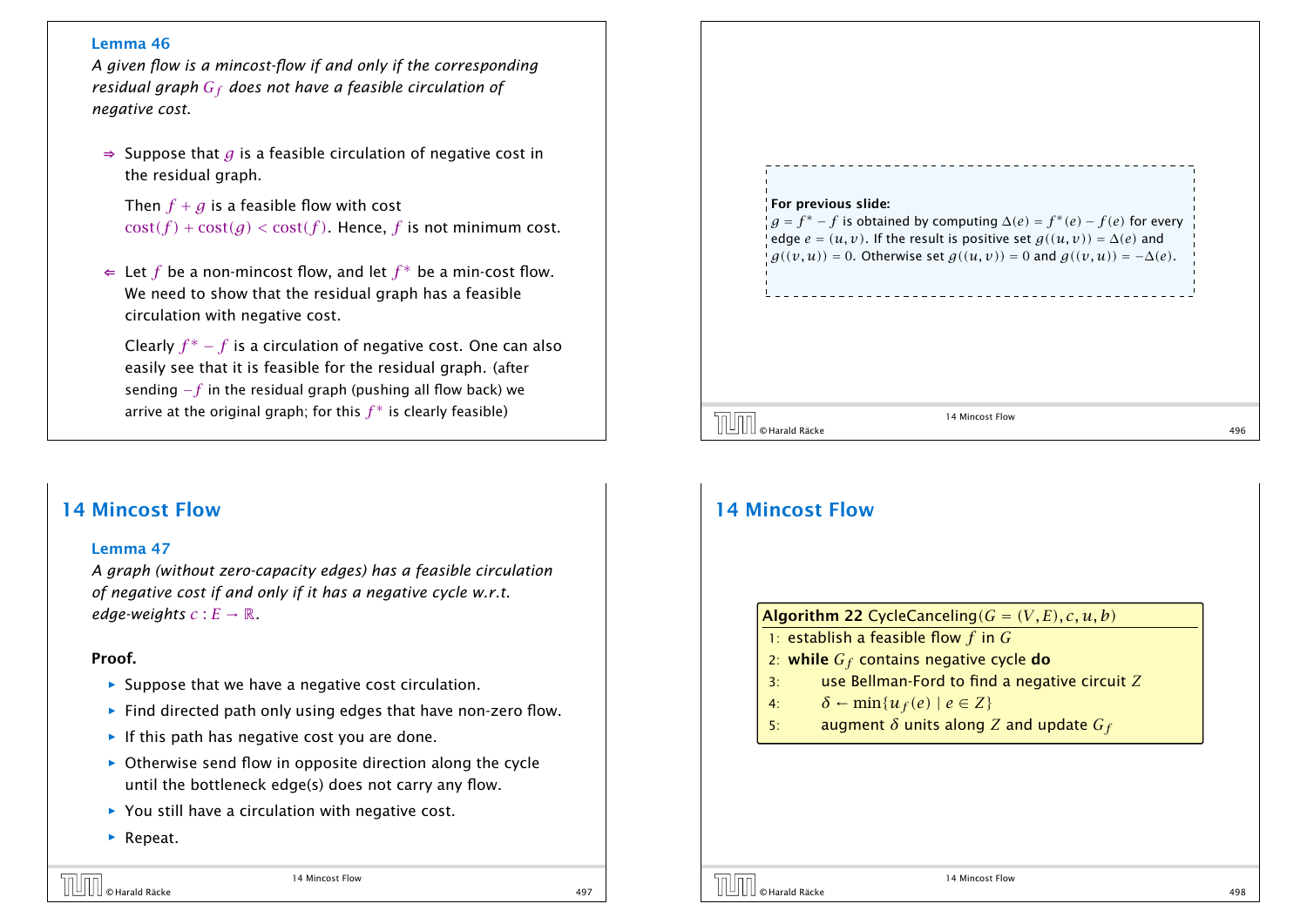### How do we find the initial feasible flow?



- $\triangleright$  Connect new node *s* to all nodes with negative  $b(v)$ -value.
- $\blacktriangleright$  Connect nodes with positive  $b(v)$ -value to a new node *t*.
- **▶** There exist a feasible flow in the original graph iff in the resulting graph there exists an *s*-*t* flow of value

 $\sum$ *v*:*b(v)<*0  $(-b(v)) = \sum$ *v*:*b(v)>*0  $b(v)$ .



### 14 Mincost Flow



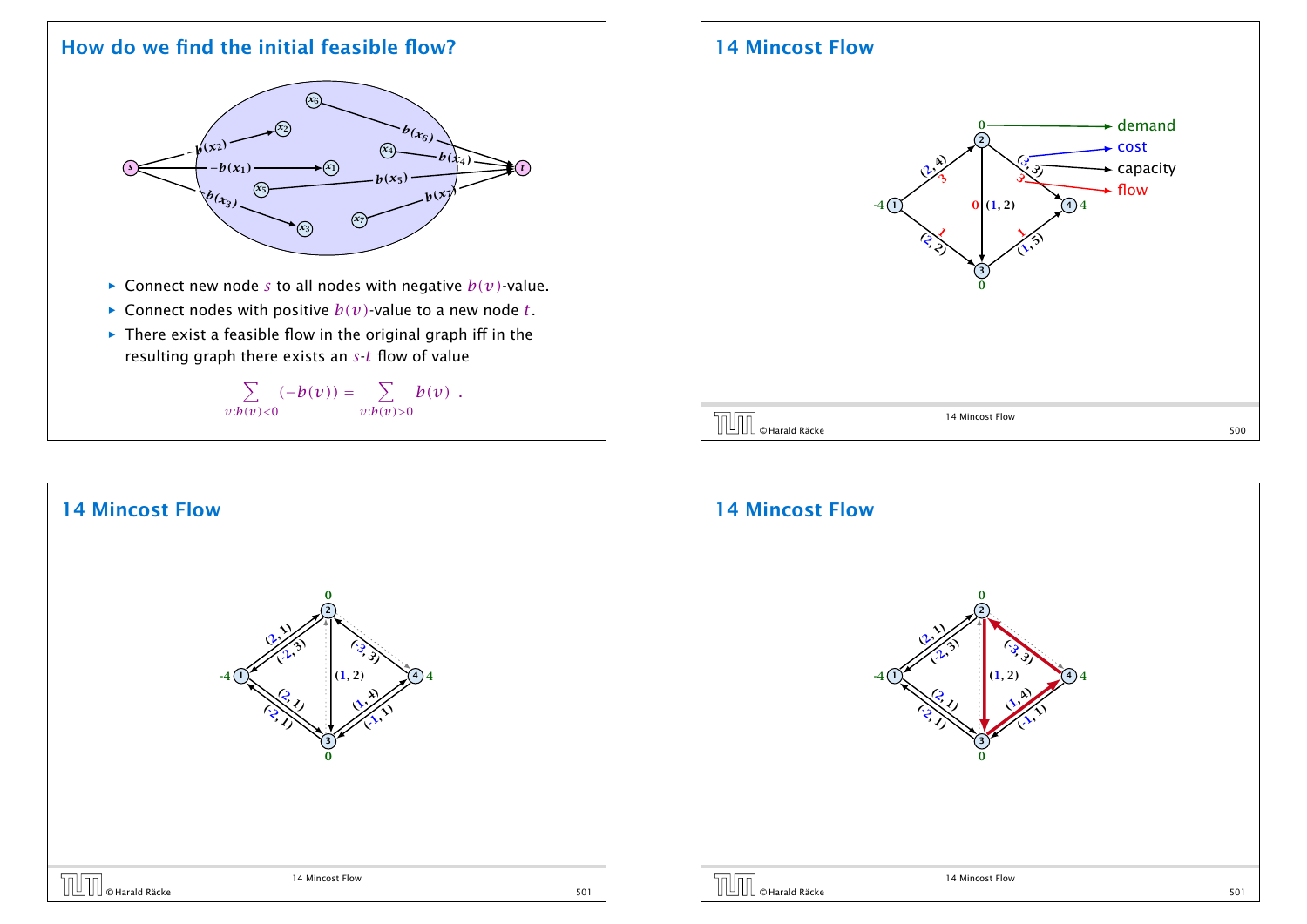### 14 Mincost Flow





### 14 Mincost Flow



### 14 Mincost Flow

#### Lemma 48

*The improving cycle algorithm runs in time*  $O(nm^2CU)$ *, for integer capacities and costs, when for all edges*  $e$ *,*  $|c(e)| \leq C$  *and*  $|u(e)| \leq U$ 

- $\blacktriangleright$  Running time of Bellman-Ford is  $O(mn)$ .
- **•** Pushing flow along the cycle can be done in time  $O(n)$ .
- ▶ Each iteration decreases the total cost by at least 1.
- **Fig. 7** The true optimum cost must lie in the interval *[*−*mCU, . . . ,* +*mCU]*.

Note that this lemma is weak since it does not allow for edges with infinite capacity.